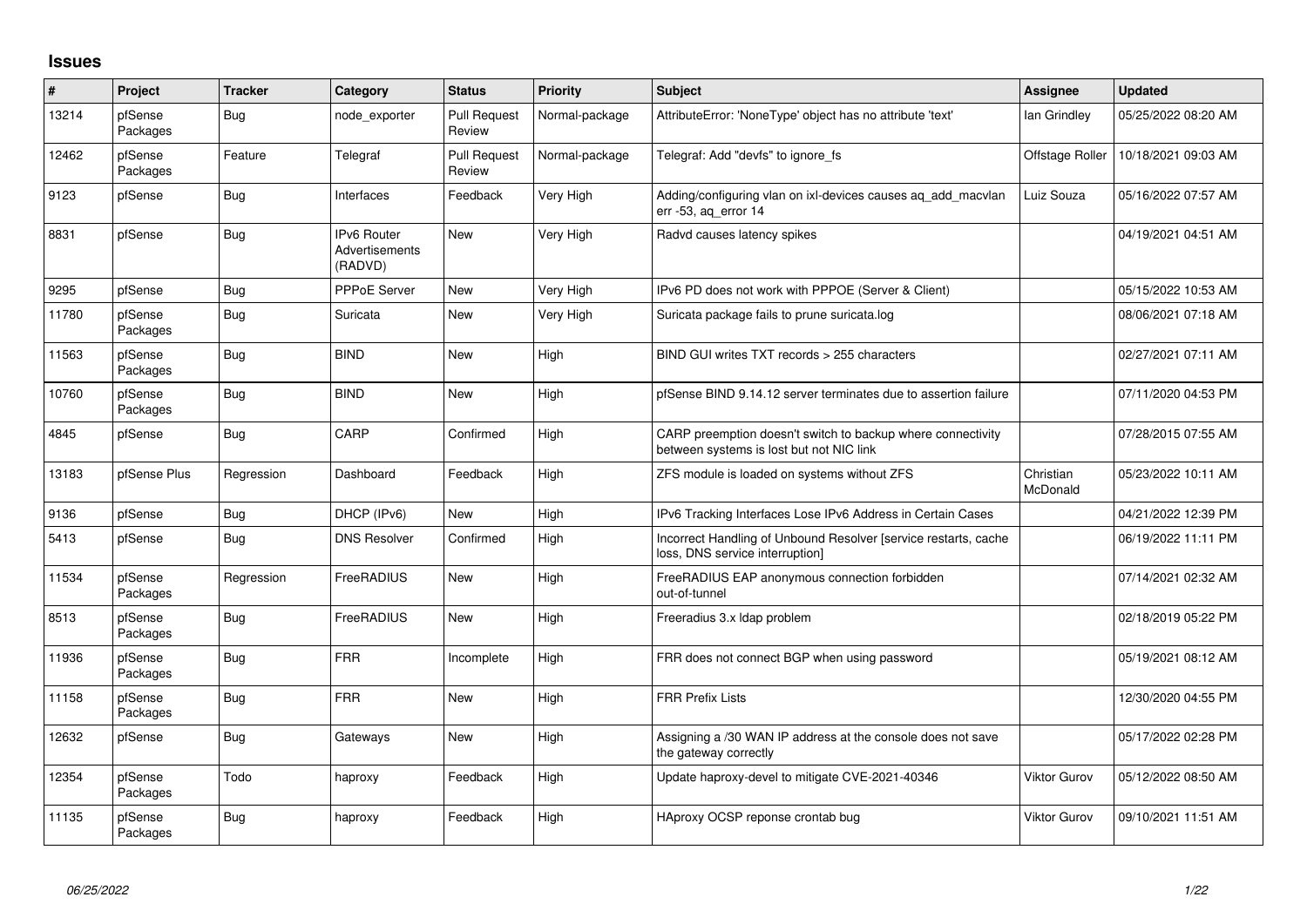| $\vert$ # | Project             | <b>Tracker</b> | Category              | <b>Status</b>                 | Priority | <b>Subject</b>                                                                                                                                                                | Assignee          | <b>Updated</b>      |
|-----------|---------------------|----------------|-----------------------|-------------------------------|----------|-------------------------------------------------------------------------------------------------------------------------------------------------------------------------------|-------------------|---------------------|
| 8438      | pfSense<br>Packages | Bug            | haproxy               | <b>New</b>                    | High     | haproxy: can't use ACL for cert with http-response actions                                                                                                                    |                   | 05/24/2018 01:12 PM |
| 12607     | pfSense Plus        | Bug            | Hardware / Drivers    | <b>New</b>                    | High     | Instability with Snort Inline with AWS Instances                                                                                                                              |                   | 01/10/2022 09:03 PM |
| 12746     | pfSense             | Feature        | Interfaces            | <b>New</b>                    | High     | IPoE feature for WAN interface                                                                                                                                                |                   | 02/01/2022 01:42 AM |
| 8158      | pfSense             | Bug            | Interfaces            | <b>New</b>                    | High     | IPv6 Track Interface issue with more than one WAN-Gateway<br>and a number of internal interfaces at least track interface from<br>one interface does not work on regular base |                   | 12/03/2017 09:00 AM |
| 8089      | pfSense             | Bug            | Interfaces            | <b>New</b>                    | Hiah     | VLAN page breaks after config restore to new hardware.                                                                                                                        |                   | 11/21/2017 01:38 PM |
| 8050      | pfSense             | Bug            | Interfaces            | New                           | High     | Enabling bridge while interfaces have link freezes console                                                                                                                    |                   | 11/03/2017 04:38 PM |
| 7730      | pfSense             | <b>Bug</b>     | Interfaces            | <b>New</b>                    | High     | 2.3.4_1 greX: loop detected when hit save on filter rules or<br>interfaces                                                                                                    |                   | 07/27/2017 08:16 AM |
| 13227     | pfSense             | Feature        | <b>IPsec</b>          | <b>New</b>                    | High     | Enable IPSec Virtual IP Pool assignment by Radius for Mobile<br>Users - SIMPLE FIX                                                                                            |                   | 05/27/2022 10:15 AM |
| 8964      | pfSense             | Bug            | <b>IPsec</b>          | <b>New</b>                    | High     | IPsec async cryptography advanced setting - TCP traffic not<br>passing through                                                                                                | Luiz Souza        | 12/08/2020 12:09 PM |
| 5355      | pfSense             | <b>Bug</b>     | <b>IPsec</b>          | <b>New</b>                    | High     | on Dynamic WAN IP (DHCP Client) it takes 10 minutes before<br>Phase1 reconnects                                                                                               |                   | 07/08/2016 10:29 PM |
| 12853     | pfSense             | Bug            | <b>NAT Reflection</b> | Feedback                      | High     | Network Address Translation - Pure NAT pfsense freeze after<br>reboot                                                                                                         |                   | 02/22/2022 08:40 AM |
| 7521      | pfSense             | Feature        | Package System        | <b>New</b>                    | High     | Package Updates via Mirror                                                                                                                                                    |                   | 05/04/2017 08:21 PM |
| 13180     | pfSense<br>Packages | Bug            | pfBlockerNG           | New                           | High     | High CPU Utilization with pfb_filter <sup>[]</sup> since PfBlockerNG update to<br>devel 3.1.0_4                                                                               |                   | 06/14/2022 08:00 AM |
| 13179     | pfSense<br>Packages | Feature        | pfBlockerNG           | New                           | High     | Search based on CIDR                                                                                                                                                          |                   | 05/17/2022 09:45 AM |
| 12932     | pfSense<br>Packages | Feature        | pfBlockerNG           | <b>New</b>                    | High     | pfblockerng per user whitelist                                                                                                                                                |                   | 03/11/2022 11:08 AM |
| 11572     | pfSense<br>Packages | <b>Bug</b>     | pfBlockerNG           | <b>New</b>                    | High     | Auto created firewall rules have IPv4 as protocol only - even for<br>IPv6 lists.                                                                                              |                   | 03/10/2021 01:08 AM |
| 10252     | pfSense<br>Packages | <b>Bug</b>     | pfBlockerNG           | <b>New</b>                    | High     | pfblockerng-devel                                                                                                                                                             |                   | 02/11/2020 05:18 PM |
| 9724      | pfSense<br>Packages | Bug            | pfBlockerNG           | <b>New</b>                    | High     | pfblockerng-firewall-filter-service-will-not-start                                                                                                                            |                   | 09/05/2019 06:32 AM |
| 12979     | pfSense<br>Packages | <b>Bug</b>     | Snort                 | <b>Pull Request</b><br>Review | High     | Snort Rules Update Process Using Deprecated FreeBSD<br><b>Subdirectory Name</b>                                                                                               | <b>Bill Meeks</b> | 03/24/2022 09:02 AM |
| 6988      | pfSense<br>Packages | <b>Bug</b>     | Snort                 | <b>New</b>                    | High     | SNORT Package PHP memory error                                                                                                                                                |                   | 06/28/2018 10:00 PM |
| 12520     | pfSense<br>Packages | Feature        | Squid                 | <b>New</b>                    | High     | [Squid] - Allow or Deny Mappings from IP/Host/GeoIP sources                                                                                                                   |                   | 11/12/2021 02:13 PM |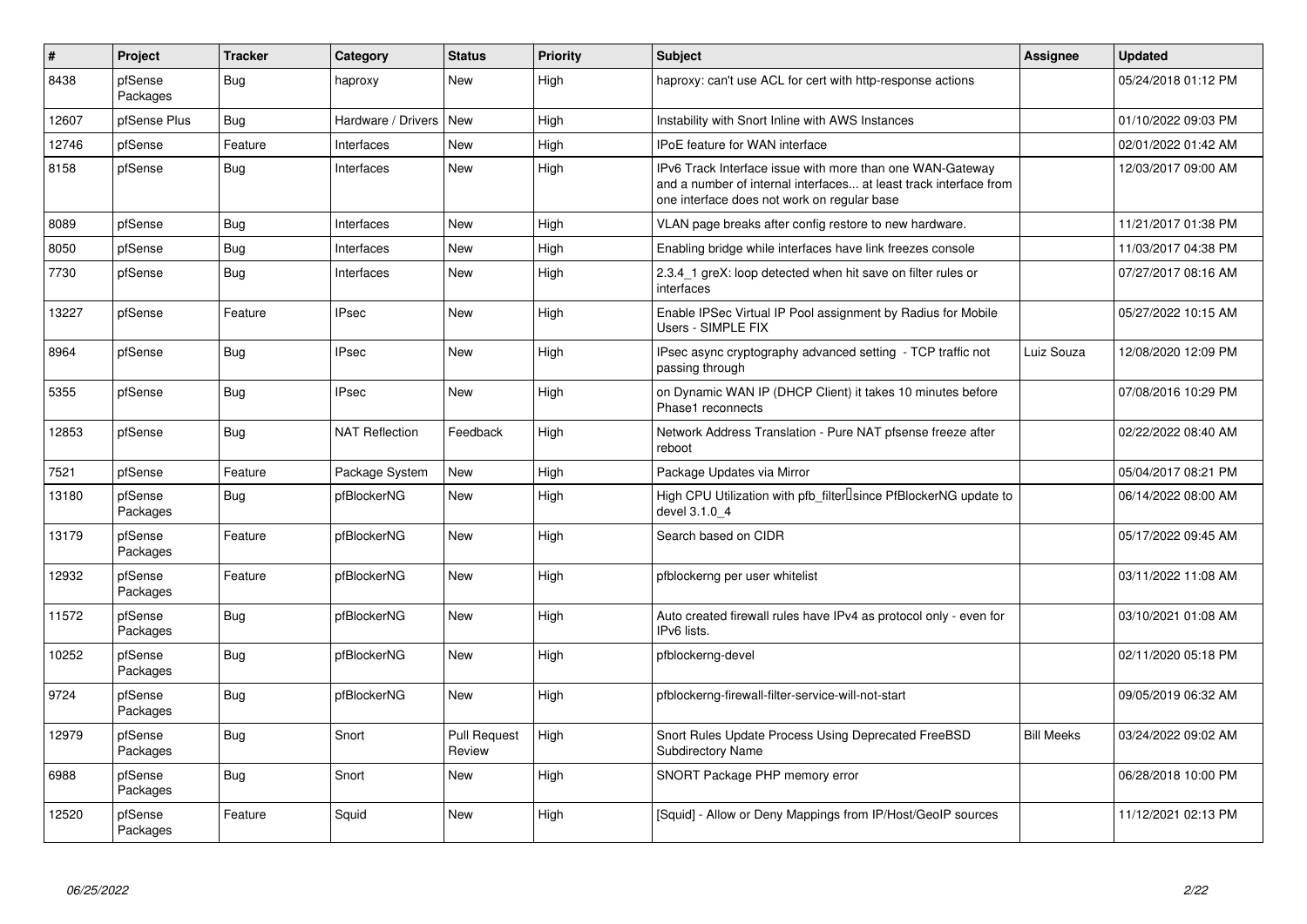| #     | Project             | <b>Tracker</b> | Category                | <b>Status</b>                 | <b>Priority</b> | Subject                                                                                                   | <b>Assignee</b>       | <b>Updated</b>      |
|-------|---------------------|----------------|-------------------------|-------------------------------|-----------------|-----------------------------------------------------------------------------------------------------------|-----------------------|---------------------|
| 12732 | pfSense<br>Packages | <b>Bug</b>     | squidguard              | New                           | High            | Squid https filtering squidguard acl target list - erratic behaviour                                      |                       | 01/26/2022 09:11 AM |
| 7388  | pfSense<br>Packages | <b>Bug</b>     | Suricata                | <b>New</b>                    | High            | Suricata does not property recognize MTU for PPPOE interfaces                                             |                       | 03/15/2017 05:17 AM |
| 12160 | pfSense<br>Packages | Regression     | syslog-ng               | Feedback                      | High            | An invalid configuration is generated when choosing TLS as the<br>default protocol                        | Jim Pingle            | 07/23/2021 03:27 PM |
| 9046  | pfSense<br>Packages | Feature        | Telegraf                | New                           | High            | telegraf feature request                                                                                  |                       | 02/18/2019 03:38 PM |
| 11992 | pfSense             | <b>Bug</b>     | Virtual IP<br>Addresses | Confirmed                     | High            | GRE Tunnel - Does not work with a virtual IP as endpoint                                                  |                       | 06/04/2021 01:16 AM |
| 12608 | pfSense<br>Packages | Bug            | WireGuard               | New                           | High            | WireGuard tunnels monitored by dpinger causing system to stop<br>routing completely in certain situations | Christian<br>McDonald | 12/16/2021 03:14 PM |
| 13292 | pfSense<br>Packages | Feature        | <b>ACME</b>             | New                           | Normal          | Separator                                                                                                 |                       | 06/21/2022 12:06 PM |
| 13053 | pfSense<br>Packages | Bug            | <b>ACME</b>             | New                           | Normal          | LoopiaAPI error handling                                                                                  |                       | 05/05/2022 10:58 AM |
| 9833  | pfSense<br>Packages | Feature        | <b>ACME</b>             | <b>New</b>                    | Normal          | ACME: add ability to use custom ACME server                                                               |                       | 04/07/2022 11:31 AM |
| 12623 | pfSense<br>Packages | <b>Bug</b>     | <b>ACME</b>             | <b>New</b>                    | Normal          | acme.sh package   DNS-ISPConfig settings                                                                  | Viktor Gurov          | 03/10/2022 03:42 PM |
| 12670 | pfSense<br>Packages | Bug            | <b>ACME</b>             | New                           | Normal          | ACME package writes credentials to system log                                                             | Viktor Gurov          | 03/07/2022 10:58 AM |
| 11827 | pfSense<br>Packages | Feature        | <b>ACME</b>             | New                           | Normal          | Please include acme deploy folder/scripts                                                                 |                       | 03/06/2022 04:31 AM |
| 11879 | pfSense<br>Packages | Feature        | <b>ACME</b>             | Feedback                      | Normal          | Add support for SSL.com ACME server                                                                       | Jim Pingle            | 03/02/2022 02:03 PM |
| 11931 | pfSense<br>Packages | Feature        | <b>ACME</b>             | New                           | Normal          | Add support for validating a domain's ownership via Google<br>Cloud Cloud DNS                             |                       | 02/15/2022 03:18 AM |
| 9200  | pfSense<br>Packages | Todo           | <b>ACME</b>             | New                           | Normal          | Add DNS support for Google domain to Acme manager                                                         | Jim Pingle            | 02/15/2022 03:16 AM |
| 11163 | pfSense<br>Packages | Feature        | <b>ACME</b>             | <b>Pull Request</b><br>Review | Normal          | Preferred Chain option                                                                                    |                       | 10/18/2021 09:10 AM |
| 11826 | pfSense<br>Packages | Feature        | <b>ACME</b>             | New                           | Normal          | Preserve acme SAN Method parameters for new cert creations                                                |                       | 04/20/2021 02:02 PM |
| 9348  | pfSense<br>Packages | Bug            | ACME                    | New                           | Normal          | Results of Acme certificate issuance/renewal are not properly<br>formatted                                |                       | 02/22/2019 12:08 PM |
| 9299  | pfSense<br>Packages | Feature        | <b>ACME</b>             | New                           | Normal          | ACME package : Automate add/remove firewall rule for port<br>forwarding                                   |                       | 01/30/2019 10:09 PM |
| 8560  | pfSense<br>Packages | <b>Bug</b>     | <b>ACME</b>             | New                           | Normal          | ACME: can't update DNS records in DNSMadeEasy registar for<br>several domains with different API keys/ids |                       | 06/08/2018 01:28 PM |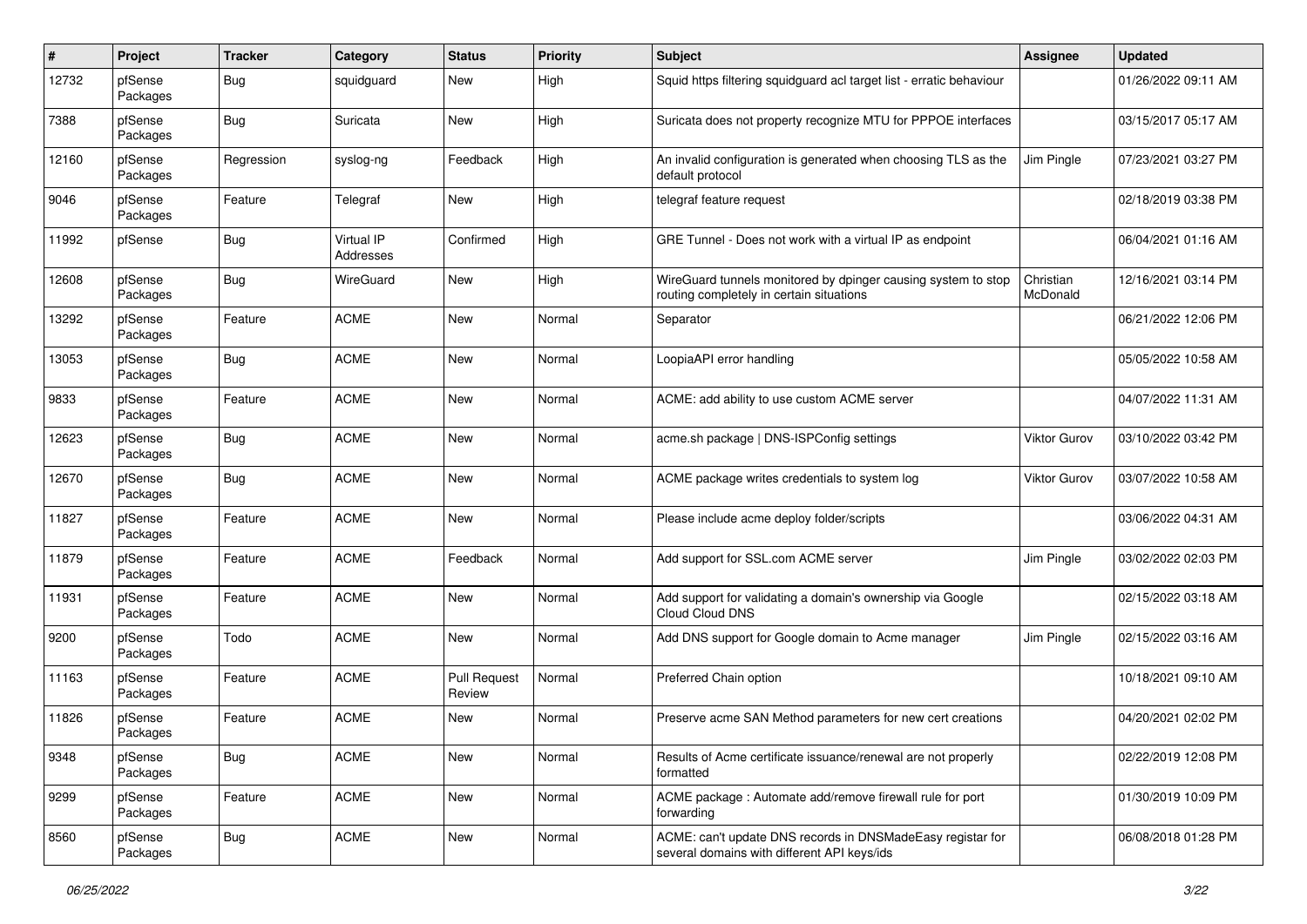| $\#$  | Project             | <b>Tracker</b> | Category         | <b>Status</b>                 | Priority | Subject                                                                                                       | <b>Assignee</b>       | <b>Updated</b>      |
|-------|---------------------|----------------|------------------|-------------------------------|----------|---------------------------------------------------------------------------------------------------------------|-----------------------|---------------------|
| 7453  | pfSense<br>Packages | <b>Bug</b>     | <b>ACME</b>      | New                           | Normal   | DNS-ovh need to save or display consumer key                                                                  |                       | 04/06/2017 10:54 AM |
| 13282 | pfSense Plus        | Bug            | Aliases / Tables | <b>New</b>                    | Normal   | FQDN Aliases Break if an Invalid Domain is Present in the Chain                                               | Reid<br>Linnemann     | 06/18/2022 03:12 PM |
| 13245 | pfSense             | Feature        | Aliases / Tables | <b>Pull Request</b><br>Review | Normal   | Type column on Alias lists                                                                                    | Jim Pingle            | 06/06/2022 07:09 AM |
| 13068 | pfSense             | <b>Bug</b>     | Aliases / Tables | <b>New</b>                    | Normal   | Error loading rules when URL Table IPs content is empty                                                       |                       | 04/17/2022 09:07 PM |
| 12708 | pfSense             | Bug            | Aliases / Tables | <b>New</b>                    | Normal   | alias with non resolving DNS entry breaks underlying pf table                                                 |                       | 02/20/2022 06:13 PM |
| 12600 | pfSense             | Feature        | Aliases / Tables | New                           | Normal   | allow custom mask for a network alias created from a FQDN                                                     |                       | 12/15/2021 10:50 AM |
| 7665  | pfSense             | Bug            | Aliases / Tables | <b>New</b>                    | Normal   | Host range validation for Aliases is not strict enough                                                        |                       | 08/21/2019 11:01 AM |
| 3387  | pfSense             | Feature        | Aliases / Tables | New                           | Normal   | process alias urltable Frequency                                                                              |                       | 08/21/2019 11:01 AM |
| 1979  | pfSense             | Feature        | Aliases / Tables | New                           | Normal   | Add some default read-only system aliases                                                                     | Jim Pingle            | 08/21/2019 11:01 AM |
| 11898 | pfSense<br>Packages | <b>Bug</b>     | apcupsd          | <b>New</b>                    | Normal   | PHP error from apcupsd dashboard widget                                                                       |                       | 05/07/2021 09:12 AM |
| 11375 | pfSense<br>Packages | Bug            | apcupsd          | New                           | Normal   | UPS Type <blank> for USB APC</blank>                                                                          |                       | 02/26/2021 11:10 AM |
| 10845 | pfSense<br>Packages | Bug            | apcupsd          | <b>New</b>                    | Normal   | apcupsd doesn't stop when not enabled                                                                         |                       | 08/24/2020 10:16 AM |
| 12812 | pfSense<br>Packages | Feature        | arpwatch         | New                           | Normal   | Would it be helpful if the FreeBSD net-mgmt/arpwatch port had<br>an option to use mail/dma for mail delivery? |                       | 02/16/2022 06:09 PM |
| 12101 | pfSense<br>Packages | <b>Bug</b>     | arpwatch         | Assigned                      | Normal   | ArpWatch Suppression Mac for "flip-flop" not suppressing                                                      | Viktor Gurov          | 10/09/2021 07:19 PM |
| 13260 | pfSense             | Feature        | Authentication   | <b>New</b>                    | Normal   | Add support for OpenVPN static-challenge                                                                      |                       | 06/09/2022 02:04 PM |
| 12095 | pfSense             | <b>Bug</b>     | Authentication   | <b>New</b>                    | Normal   | Memory leak in pcscd                                                                                          |                       | 06/01/2022 01:01 PM |
| 13093 | pfSense             | Bug            | Authentication   | In Progress                   | Normal   | LDAP authentication fails with extended query and RFC2307<br>group lookups enabled                            | Chris Linstruth       | 05/31/2022 07:20 AM |
| 12546 | pfSense Plus        | Feature        | Authentication   | <b>New</b>                    | Normal   | Add 2FA Support to pfSense Plus Local Database Authentication                                                 |                       | 05/20/2022 11:40 AM |
| 11626 | pfSense Plus        | <b>Bug</b>     | Authentication   | New                           | Normal   | Google LDAP connection failed due to lack of SNI for TLS 1.3                                                  | Luiz Souza            | 05/19/2022 08:09 AM |
| 12225 | pfSense             | Bug            | Authentication   | <b>Pull Request</b><br>Review | Normal   | Group membership field is not needed for remote groups                                                        | Viktor Gurov          | 05/17/2022 02:21 PM |
| 9165  | pfSense             | Feature        | Authentication   | New                           | Normal   | only IPs can be added to sshquard whitelist                                                                   |                       | 04/21/2022 12:39 PM |
| 12726 | pfSense             | Bug            | Authentication   | New                           | Normal   | LDAP select container button auto populate                                                                    |                       | 01/25/2022 01:48 PM |
| 12715 | pfSense             | <b>Bug</b>     | Authentication   | New                           | Normal   | Long system startup time when LDAP is configured and<br>unavailable during startup.                           | Christian<br>McDonald | 01/24/2022 05:50 AM |
| 10843 | pfSense             | Feature        | Authentication   | <b>New</b>                    | Normal   | Allow user manager settings to specify multiple authentication<br>servers                                     |                       | 01/13/2022 07:22 AM |
| 4242  | pfSense             | Feature        | Authentication   | New                           | Normal   | Two Factor or OTP Authentication for Admin Interface                                                          |                       | 01/04/2022 12:07 PM |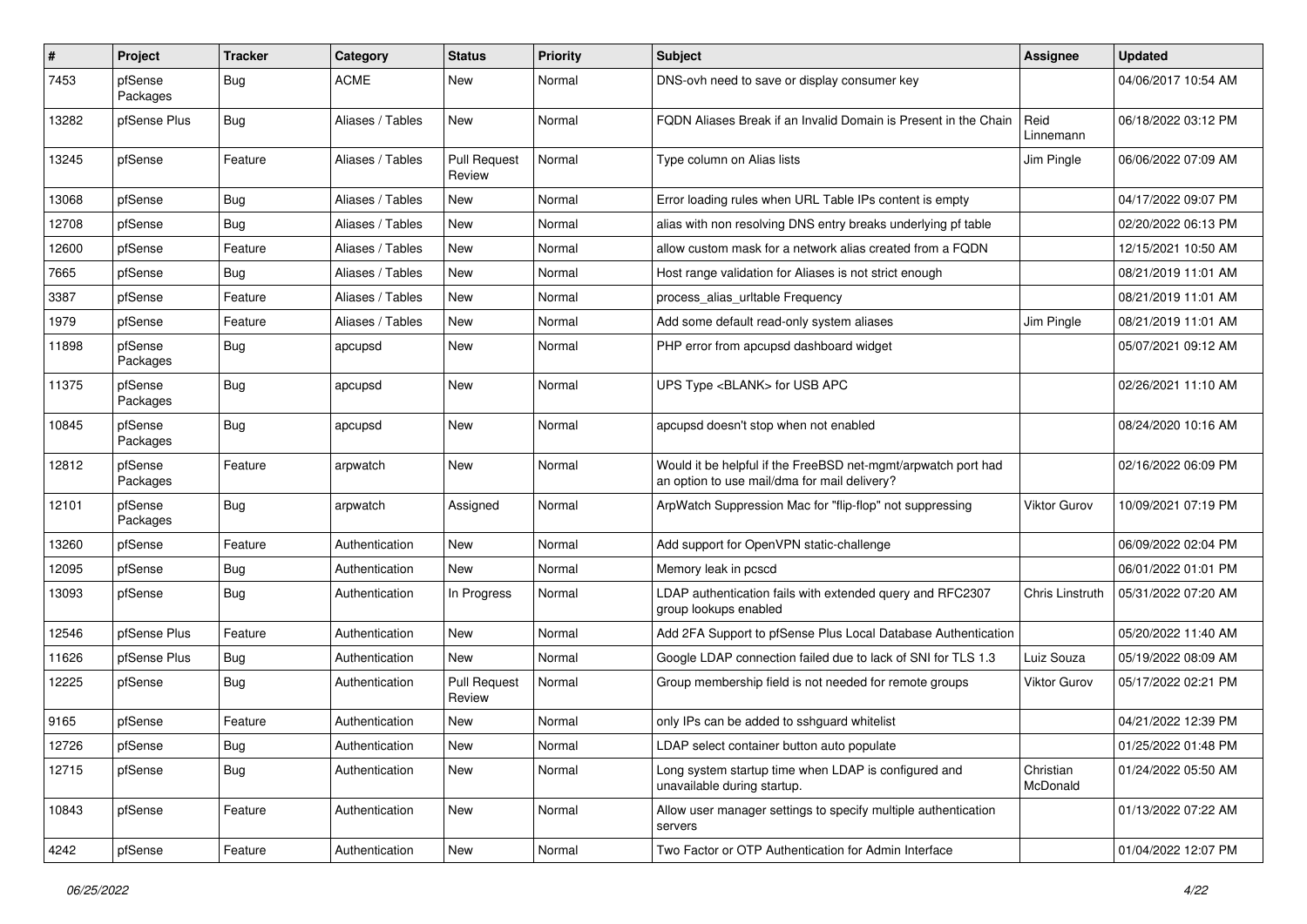| $\#$  | Project             | <b>Tracker</b> | Category         | <b>Status</b> | Priority | <b>Subject</b>                                                                                                                       | <b>Assignee</b>       | <b>Updated</b>      |
|-------|---------------------|----------------|------------------|---------------|----------|--------------------------------------------------------------------------------------------------------------------------------------|-----------------------|---------------------|
| 12091 | pfSense             | Feature        | Authentication   | New           | Normal   | RFE: Add support for sssd authentication                                                                                             |                       | 12/10/2021 04:55 PM |
| 12519 | pfSense             | Bug            | Authentication   | New           | Normal   | Fail authentication using special character in password via the<br><b>LDAP</b> connector                                             |                       | 11/12/2021 07:39 AM |
| 12458 | pfSense             | Feature        | Authentication   | New           | Normal   | Use "unixHomeDirectory" instead of "homeDirectory" when<br>LDAP authentication server is Active Directory                            |                       | 10/15/2021 08:18 AM |
| 12283 | pfSense             | Bug            | Authentication   | <b>New</b>    | Normal   | LDAP/RADIUS authentication servers configuration does not<br>allow source IP address to be specified                                 |                       | 08/20/2021 01:15 AM |
| 11920 | pfSense Plus        | Feature        | Authentication   | New           | Normal   | SAML Authentication for pfSense (VPN and webConfigurator)                                                                            |                       | 05/14/2021 12:56 AM |
| 6742  | pfSense             | Feature        | Authentication   | New           | Normal   | OAuth2 authentication for OpenVPN (and for FreeRadius)                                                                               | Jim Thompson          | 10/19/2020 09:19 AM |
| 10765 | pfSense             | Bug            | Authentication   | New           | Normal   | Ampersands in Idap_extended_query are escaped twice                                                                                  |                       | 09/02/2020 07:55 AM |
| 8087  | pfSense             | Bug            | Authentication   | New           | Normal   | Provide Calling-Station-ID to RADIUS backed VPN connections                                                                          |                       | 06/06/2020 05:36 AM |
| 9937  | pfSense             | Feature        | Authentication   | New           | Normal   | OpenVPN Login User Privilege                                                                                                         |                       | 11/29/2019 08:46 AM |
| 5825  | pfSense             | Feature        | Authentication   | New           | Normal   | Allow EAP-RADIUS for authentication servers                                                                                          |                       | 08/21/2019 10:32 AM |
| 4098  | pfSense             | Feature        | Authentication   | New           | Normal   | Add option to force a password change on login                                                                                       |                       | 08/21/2019 10:31 AM |
| 9288  | pfSense             | Feature        | Authentication   | New           | Normal   | SSHGuard add pfSense signature in standard                                                                                           |                       | 08/14/2019 01:19 PM |
| 9222  | pfSense             | Feature        | Authentication   | New           | Normal   | Add sshguard log when release an IP                                                                                                  |                       | 08/14/2019 01:00 PM |
| 5652  | pfSense             | Bug            | Authentication   | New           | Normal   | Radius IETF Class Group Assignment - Incorrect Standard                                                                              |                       | 08/13/2019 01:39 PM |
| 12329 | pfSense<br>Packages | Feature        | Avahi            | New           | Normal   | Add optional floating firewall rules for IPv4 and IPv6                                                                               |                       | 02/09/2022 04:43 PM |
| 12767 | pfSense<br>Packages | Bug            | Avahi            | New           | Normal   | Package radavahi-daemon does does not exist in current<br>pfSense version and it has been removed" message on<br>pfSense 2.7 restore |                       | 02/07/2022 11:28 AM |
| 13039 | pfSense<br>Packages | Feature        | AWS VPC          | New           | Normal   | Handle transit gateway VPNs in the AWS VPN wizard                                                                                    |                       | 04/11/2022 07:31 AM |
| 9497  | pfSense<br>Packages | Bug            | AWS VPC          | New           | Normal   | AWS VPN Wizard: WebGUI times out.                                                                                                    |                       | 11/13/2019 10:07 AM |
| 9495  | pfSense<br>Packages | Bug            | AWS VPC          | <b>New</b>    | Normal   | AWS VPC VPN wizard produces incorrect config (SHA256<br>should be SHA1)                                                              |                       | 08/19/2019 02:45 PM |
| 10900 | pfSense<br>Packages | Bug            | Backup           | Feedback      | Normal   | /packages/backup/backup.php?a=download&t=backup HTTP<br>504, or Sends PHP Error Message as ASCII/Text file Named<br>pfsense.bak.tgz  |                       | 04/05/2022 01:51 AM |
| 11098 | pfSense<br>Packages | Bug            | Backup           | Feedback      | Normal   | Backup Files and Directories plugin crashes firewall if /root<br>specified as backup location                                        | Viktor Gurov          | 12/23/2021 10:45 AM |
| 13205 | pfSense Docs        | New Content    | Backup / Restore | Feedback      | Normal   | ZFS Boot Environment documentation                                                                                                   | Christian<br>McDonald | 05/31/2022 10:55 AM |
| 12774 | pfSense             | Bug            | Backup / Restore | New           | Normal   | Picture widget image is not saved in backup                                                                                          |                       | 04/04/2022 04:48 AM |
| 12553 | pfSense             | Feature        | Backup / Restore | New           | Normal   | Auto Config Backup: Allow selecting multiple backups for<br>deletion                                                                 |                       | 02/22/2022 04:27 AM |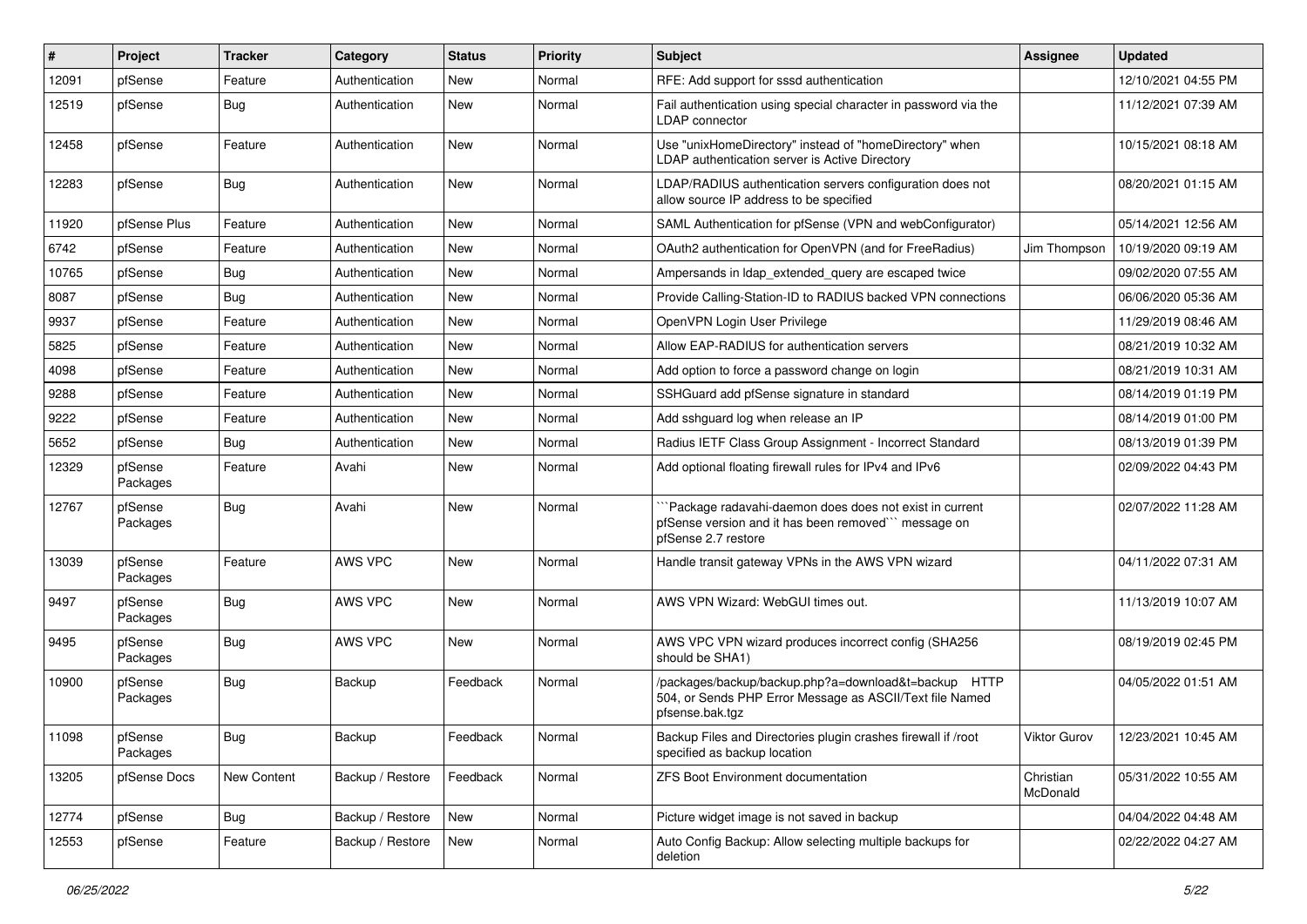| #     | Project             | <b>Tracker</b> | Category         | <b>Status</b> | Priority | <b>Subject</b>                                                                                           | <b>Assignee</b>     | <b>Updated</b>      |
|-------|---------------------|----------------|------------------|---------------|----------|----------------------------------------------------------------------------------------------------------|---------------------|---------------------|
| 12249 | pfSense             | Bug            | Backup / Restore | New           | Normal   | HAProxy causing failed ACB backups                                                                       |                     | 11/15/2021 11:58 PM |
| 286   | pfSense             | Feature        | Backup / Restore | <b>New</b>    | Normal   | Backup/restore users individually                                                                        |                     | 01/09/2021 03:48 PM |
| 11110 | pfSense             | Bug            | Backup / Restore | <b>New</b>    | Normal   | Backup file should be checked before restoring a specific area                                           |                     | 12/05/2020 02:50 PM |
| 9775  | pfSense             | Feature        | Backup / Restore | New           | Normal   | AutoConfigBackup - Rolling per day/hour cap on changes,<br>retention policy                              |                     | 09/20/2019 09:19 AM |
| 7757  | pfSense             | <b>Bug</b>     | Backup / Restore | <b>New</b>    | Normal   | Auto Config Backup fails to upload unless Default Gateway is up                                          |                     | 08/16/2019 12:47 PM |
| 4681  | pfSense             | Feature        | Backup / Restore | <b>New</b>    | Normal   | AutoConfigBackup make a way to easily download a saved<br>backup                                         |                     | 08/16/2019 12:46 PM |
| 8076  | pfSense             | <b>Bug</b>     | Backup / Restore | <b>New</b>    | Normal   | User can easily apply an unusable interface configuration after<br>restore                               |                     | 08/14/2019 10:52 AM |
| 3697  | pfSense             | Feature        | Backup / Restore | <b>New</b>    | Normal   | New backup/restore area: Certificates                                                                    |                     | 03/11/2017 11:30 AM |
| 3696  | pfSense             | Feature        | Backup / Restore | New           | Normal   | Multiple items backup/restore                                                                            |                     | 06/06/2014 02:33 PM |
| 1367  | pfSense             | Feature        | Backup / Restore | <b>New</b>    | Normal   | Input validation on partial config restores                                                              |                     | 03/21/2011 01:16 AM |
| 13114 | pfSense<br>Packages | Bug            | <b>BIND</b>      | Feedback      | Normal   | BIND calls rndc in rc_stop when named is not running                                                     | <b>Stuart Wyatt</b> | 05/04/2022 12:41 PM |
| 10445 | pfSense<br>Packages | Bug            | <b>BIND</b>      | Feedback      | Normal   | BIND crashed when added RPZ. rpz is not a master or slave<br>zone.                                       |                     | 04/21/2022 12:40 PM |
| 10330 | pfSense<br>Packages | Bug            | <b>BIND</b>      | Feedback      | Normal   | BIND zone configuration displays wrong DS resource record with<br>inline DNSSEC signing enabled          |                     | 04/21/2022 12:40 PM |
| 9916  | pfSense<br>Packages | Feature        | <b>BIND</b>      | Feedback      | Normal   | Check allow-transfer in custom option when the zone is slave                                             |                     | 04/21/2022 12:40 PM |
| 13002 | pfSense<br>Packages | Regression     | <b>BIND</b>      | Feedback      | Normal   | BIND 9.16_13 could not find existing DNSSEC keys at<br>/cf/named/etc/namedb/keys due to directory change | Viktor Gurov        | 03/31/2022 12:14 PM |
| 12869 | pfSense<br>Packages | <b>Bug</b>     | <b>BIND</b>      | Feedback      | Normal   | Bind DNS Package AAAA filtering Broken on new ZFS Installs                                               | Viktor Gurov        | 03/09/2022 12:38 PM |
| 10693 | pfSense<br>Packages | Bug            | <b>BIND</b>      | <b>New</b>    | Normal   | pfSense Bind Zone Editor UI does not update zone serial<br>number when a change is made                  |                     | 09/01/2021 12:51 AM |
| 11634 | pfSense<br>Packages | Regression     | <b>BIND</b>      | <b>New</b>    | Normal   | bind hangs when pfsense is reconnecting as an openypn client<br>to a TUN openvpn server                  |                     | 03/14/2021 07:23 AM |
| 8146  | pfSense<br>Packages | Feature        | <b>BIND</b>      | <b>New</b>    | Normal   | Zone Domain Records more powerfull for BIND Zones                                                        |                     | 08/13/2019 09:39 AM |
| 8197  | pfSense<br>Packages | <b>Bug</b>     | <b>BIND</b>      | <b>New</b>    | Normal   | BIND UI fails to properly update zone with inline DNSSEC<br>signing enabled                              |                     | 02/18/2019 05:23 PM |
| 8199  | pfSense<br>Packages | Feature        | <b>BIND</b>      | New           | Normal   | Support reordering and/or sort alphabetically across BIND<br>package                                     |                     | 12/12/2017 02:05 AM |
| 12782 | pfSense             | Todo           | Build / Release  | New           | Normal   | Disable compatibility flag                                                                               | <b>Brad Davis</b>   | 05/17/2022 02:33 PM |
| 4472  | pfSense             | Feature        | Build / Release  | New           | Normal   | Cryptographically sign every (sub-)release                                                               |                     | 08/13/2019 12:53 PM |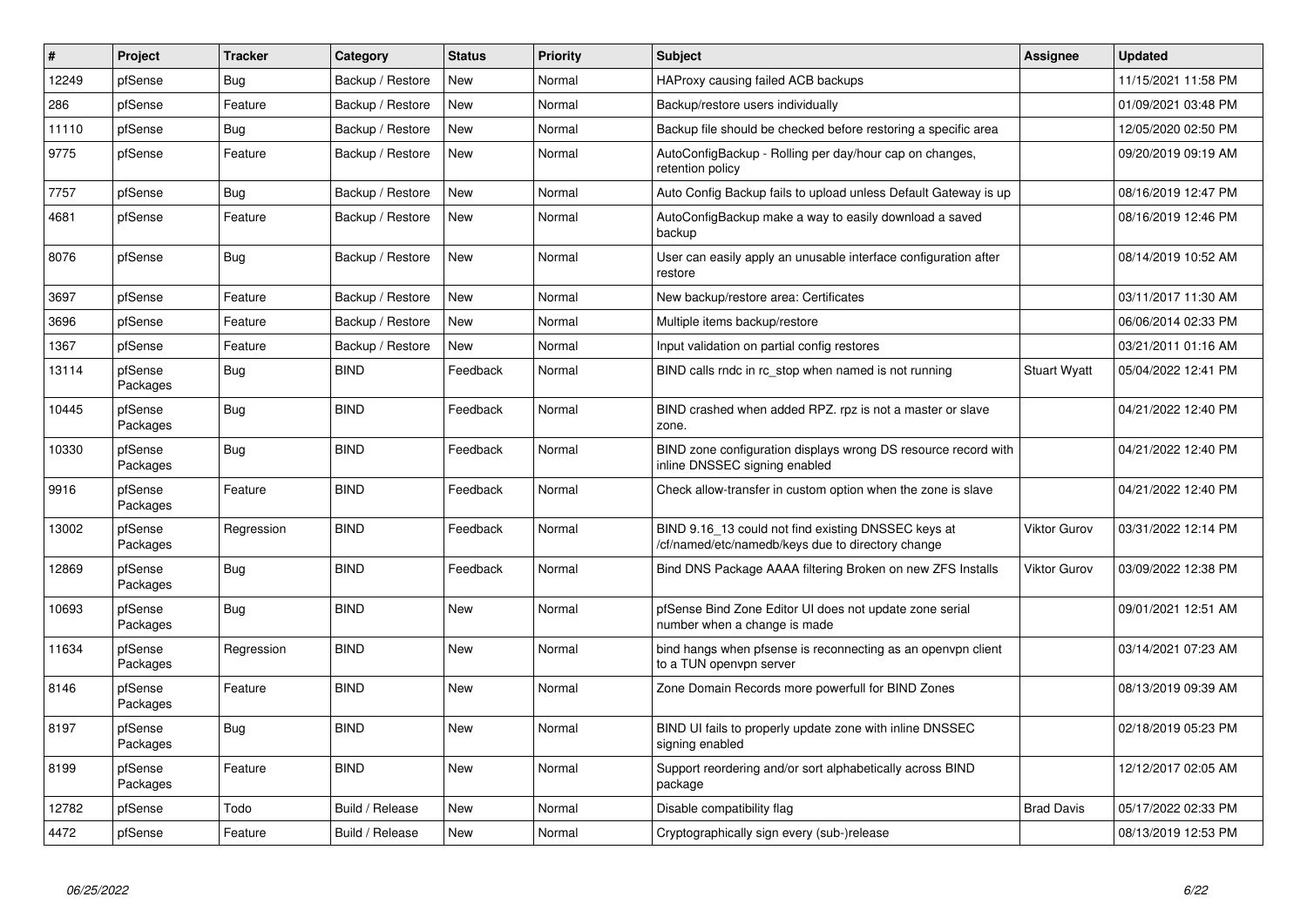| $\sharp$ | Project      | <b>Tracker</b> | Category              | <b>Status</b> | <b>Priority</b> | <b>Subject</b>                                                                                                          | <b>Assignee</b>      | <b>Updated</b>      |
|----------|--------------|----------------|-----------------------|---------------|-----------------|-------------------------------------------------------------------------------------------------------------------------|----------------------|---------------------|
| 13290    | pfSense      | Regression     | <b>Captive Portal</b> | Feedback      | Normal          | My PfSense version 2.7 is returning the error "dummynet bad<br>switch 21" every time I activate my Captive Portals (7). |                      | 06/20/2022 06:01 PM |
| 13215    | pfSense      | Bug            | <b>Captive Portal</b> | Assigned      | Normal          | Allowed MAC/IP/Hostname traffic counts for authorized users                                                             | Reid<br>Linnemann    | 05/31/2022 05:31 PM |
| 13226    | pfSense      | Bug            | <b>Captive Portal</b> | Confirmed     | Normal          | Captive Portal doesn't disconnect established OpenVPN link                                                              | Reid<br>Linnemann    | 05/30/2022 10:38 AM |
| 13229    | pfSense Docs | Todo           | <b>Captive Portal</b> | Feedback      | Normal          | Update documentation for IPFW to PF transition for Limiters and<br>Captive Portal                                       | Jim Pingle           | 05/27/2022 03:04 PM |
| 1831     | pfSense      | Feature        | Captive Portal        | New           | Normal          | Captive portal IPv6 support                                                                                             | Reid<br>Linnemann    | 05/25/2022 07:57 AM |
| 12730    | pfSense      | Bug            | <b>Captive Portal</b> | <b>New</b>    | Normal          | RADIUS accounting does not work if WAN is down                                                                          |                      | 01/26/2022 05:13 AM |
| 12648    | pfSense      | <b>Bug</b>     | <b>Captive Portal</b> | New           | Normal          | Undocumented variables 'listenporthttp' and 'listenporthttps'                                                           |                      | 12/28/2021 10:44 AM |
| 12357    | pfSense      | <b>Bug</b>     | <b>Captive Portal</b> | New           | Normal          | Captive Portal popup Logout button loads full login page in<br>popup when clicked                                       |                      | 10/27/2021 12:10 PM |
| 12467    | pfSense      | Bug            | <b>Captive Portal</b> | New           | Normal          | CP error on client disconnect after reboot                                                                              |                      | 10/17/2021 05:35 AM |
| 11379    | pfSense      | Feature        | <b>Captive Portal</b> | <b>New</b>    | Normal          | <b>Template Roll Printer</b>                                                                                            |                      | 02/07/2021 05:26 AM |
| 11189    | pfSense      | Feature        | <b>Captive Portal</b> | <b>New</b>    | Normal          | Captive Portal - Tarpit option                                                                                          |                      | 12/23/2020 06:44 PM |
| 3377     | pfSense      | Feature        | <b>Captive Portal</b> | <b>New</b>    | Normal          | OAuth2 authentication in captive portal                                                                                 | Jim Thompson         | 10/19/2020 09:13 AM |
| 9627     | pfSense      | Feature        | <b>Captive Portal</b> | New           | Normal          | Captive Portal only shows authenticated users                                                                           |                      | 08/14/2019 02:48 PM |
| 385      | pfSense      | Feature        | <b>Captive Portal</b> | New           | Normal          | Reverse captive portal                                                                                                  |                      | 08/13/2019 12:23 PM |
| 1924     | pfSense      | Feature        | <b>Captive Portal</b> | <b>New</b>    | Normal          | Ability of CP's allowed IP addresses to use aliases                                                                     |                      | 07/26/2018 04:28 AM |
| 7971     | pfSense      | Feature        | <b>Captive Portal</b> | <b>New</b>    | Normal          | Allow import, export and synchronization of MACs under Captive<br>Portal service                                        |                      | 10/19/2017 04:56 AM |
| 2963     | pfSense      | Feature        | <b>Captive Portal</b> | New           | Normal          | Captive Portal MAC authentication request                                                                               |                      | 08/22/2017 09:09 PM |
| 6956     | pfSense      | Feature        | <b>Captive Portal</b> | New           | Normal          | Allow more control over concurrent logins                                                                               |                      | 11/23/2016 12:01 PM |
| 2573     | pfSense      | Feature        | <b>Captive Portal</b> | <b>New</b>    | Normal          | Captive Portal support of RADIUS POD (Packet of Disconnect)                                                             |                      | 10/17/2016 03:14 AM |
| 1675     | pfSense      | <b>Bug</b>     | <b>Captive Portal</b> | <b>New</b>    | Normal          | Captive portal logout problems with pop-up blockers.                                                                    | <b>Jared Dillard</b> | 03/28/2016 01:37 PM |
| 2025     | pfSense      | Feature        | <b>Captive Portal</b> | <b>New</b>    | Normal          | Captive Portal: Easy accessible Logout page instead of Logout<br>pop-up window                                          |                      | 02/06/2016 04:59 AM |
| 3053     | pfSense      | Feature        | <b>Captive Portal</b> | New           | Normal          | Automatically add DHCP static addresses to CP passthru-mac                                                              |                      | 06/21/2013 11:54 AM |
| 8100     | pfSense      | <b>Bug</b>     | CARP                  | <b>New</b>    | Normal          | pfsync Initially Deletes States on Primary for Connections<br>Established through Secondary                             | Luiz Souza           | 02/08/2022 12:59 PM |
| 5849     | pfSense      | Bug            | CARP                  | <b>New</b>    | Normal          | Routing fail on CARP IPsec                                                                                              |                      | 12/18/2021 04:41 PM |
| 2218     | pfSense      | Feature        | CARP                  | <b>New</b>    | Normal          | Ability to delay CARP master status at boot time                                                                        |                      | 03/03/2021 11:57 AM |
| 8567     | pfSense      | Bug            | CARP                  | New           | Normal          | Using IPv6 VIP alias for services may affect CARP IPv6 VIP<br>work                                                      |                      | 06/12/2018 01:26 PM |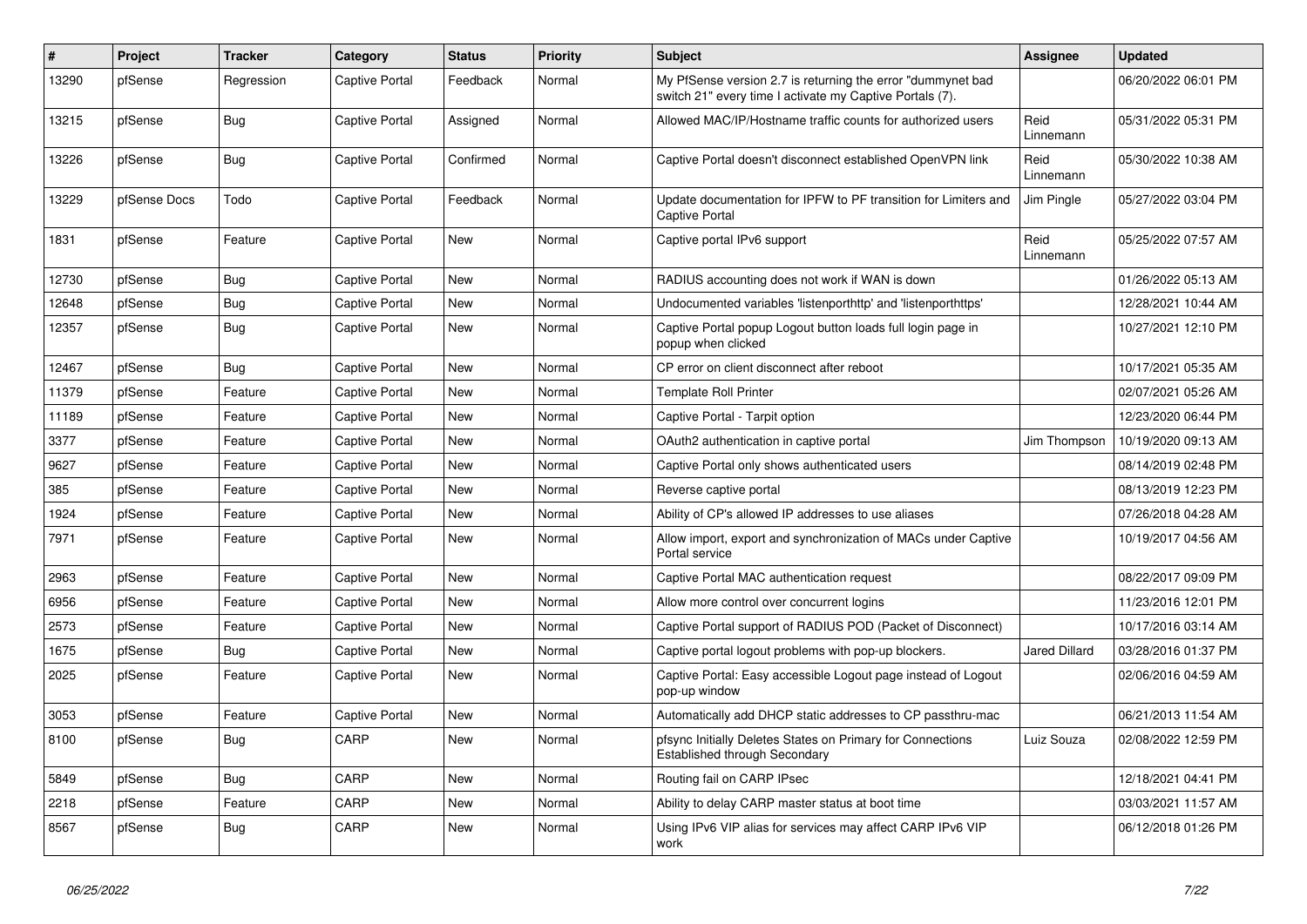| $\sharp$ | Project             | <b>Tracker</b> | Category                 | <b>Status</b>                 | <b>Priority</b> | <b>Subject</b>                                                                                                        | <b>Assignee</b> | <b>Updated</b>                      |
|----------|---------------------|----------------|--------------------------|-------------------------------|-----------------|-----------------------------------------------------------------------------------------------------------------------|-----------------|-------------------------------------|
| 8566     | pfSense             | <b>Bug</b>     | CARP                     | <b>New</b>                    | Normal          | Wrong IPv6 source in NS request in case using of IPv6 alias                                                           |                 | 06/12/2018 01:26 PM                 |
| 2099     | pfSense             | Todo           | CARP                     | <b>New</b>                    | Normal          | Remove "queue" from CARP traffic                                                                                      |                 | 01/19/2012 10:59 AM                 |
| 13063    | pfSense<br>Packages | Feature        | Cellular                 | <b>Pull Request</b><br>Review | Normal          | Cellular package shall support more modems and NMEA port                                                              |                 | 05/06/2022 02:38 PM                 |
| 10796    | pfSense<br>Packages | Feature        | Cellular                 | Feedback                      | Normal          | Huawei ME909u-521 support                                                                                             |                 | 04/21/2022 12:40 PM                 |
| 12737    | pfSense             | Bug            | Certificates             | <b>New</b>                    | Normal          | CApath is not defined by default in curl                                                                              |                 | 05/17/2022 02:30 PM                 |
| 11203    | pfSense             | <b>Bug</b>     | Certificates             | <b>New</b>                    | Normal          | certificate manager very slow                                                                                         |                 | 12/31/2020 11:57 AM                 |
| 1257     | pfSense             | Feature        | Certificates             | <b>Pull Request</b><br>Review | Normal          | Handle encypted CA/Certificate private keys                                                                           |                 | 10/12/2020 07:12 AM                 |
| 1268     | pfSense             | Feature        | Certificates             | <b>New</b>                    | Normal          | Allow mass renewing of certs                                                                                          |                 | 11/01/2019 03:17 PM                 |
| 2276     | pfSense             | Feature        | Certificates             | <b>New</b>                    | Normal          | Remote CRL fetch support                                                                                              |                 | 02/06/2016 04:14 AM                 |
| 12402    | pfSense Docs        | Todo           | Configuration            | New                           | Normal          | Feedback on Configuration - Advanced Configuration Options<br>– Notifications                                         |                 | 09/24/2021 12:46 AM                 |
| 12098    | pfSense Docs        | Correction     | Configuration            | New                           | Normal          | Feedback on pfSense Configuration Recipes — Accessing a<br>CPE/Modem from Inside the Firewall                         |                 | 07/02/2021 02:30 AM                 |
| 13288    | pfSense             | <b>Bug</b>     | Configuration<br>Backend | New                           | Normal          | Encode FreeRADIUS Custom Options                                                                                      |                 | 06/20/2022 10:36 AM                 |
| 13287    | pfSense             | Feature        | Configuration<br>Backend | <b>New</b>                    | Normal          | Encode OpenVPN Custom Options                                                                                         |                 | 06/20/2022 10:33 AM                 |
| 12483    | pfSense             | Bug            | Configuration<br>Backend | <b>New</b>                    | Normal          | GUI creates inconsistent config.xml                                                                                   |                 | 10/23/2021 06:48 AM                 |
| 3895     | pfSense             | Feature        | Configuration<br>Backend | <b>New</b>                    | Normal          | Timeout for "Apply change"                                                                                            |                 | 01/25/2021 08:07 AM                 |
| 10833    | pfSense             | <b>Bug</b>     | Configuration<br>Backend | <b>New</b>                    | Normal          | unbound exits on configuration error when link status flaps on<br><b>LAN</b> interface                                |                 | 08/13/2020 11:53 PM                 |
| 6398     | pfSense             | Bug            | Configuration<br>Backend | New                           | Normal          | If config cannot be loaded due to corruption or bug, it isn't<br>handled gracefully (just stops)                      |                 | 08/13/2019 01:23 PM                 |
| 5902     | pfSense             | Todo           | Configuration<br>Backend | New                           | Normal          | Use a common place for default values                                                                                 |                 | 08/13/2019 12:53 PM                 |
| 13268    | pfSense             | Todo           | Console Menu             | Ready To<br>Test              | Normal          | columns don't align nicely in console with medium-long interface<br>names                                             |                 | 06/12/2022 10:32 PM                 |
| 13249    | pfSense             | Bug            | Console Menu             | New                           | Normal          | Running playback comands multiple times results in PHP error                                                          |                 | 06/06/2022 07:02 AM                 |
| 6469     | pfSense             | Feature        | Console Menu             | New                           | Normal          | Improve help + self documentation in console PHP shell                                                                |                 | 08/13/2019 01:23 PM                 |
| 7747     | pfSense             | Feature        | Console Menu             | New                           | Normal          | Minor UI Tweak: Make hitting enter on the console (esp via SSH)<br>should not log you out, but simply redraw the menu |                 | 08/01/2017 04:03 PM                 |
| 2693     | pfSense             | Feature        | Console Menu             | <b>New</b>                    | Normal          | Allow mapping mapping non-physical interfaces via console                                                             |                 | Mathieu Simon   11/27/2012 03:00 PM |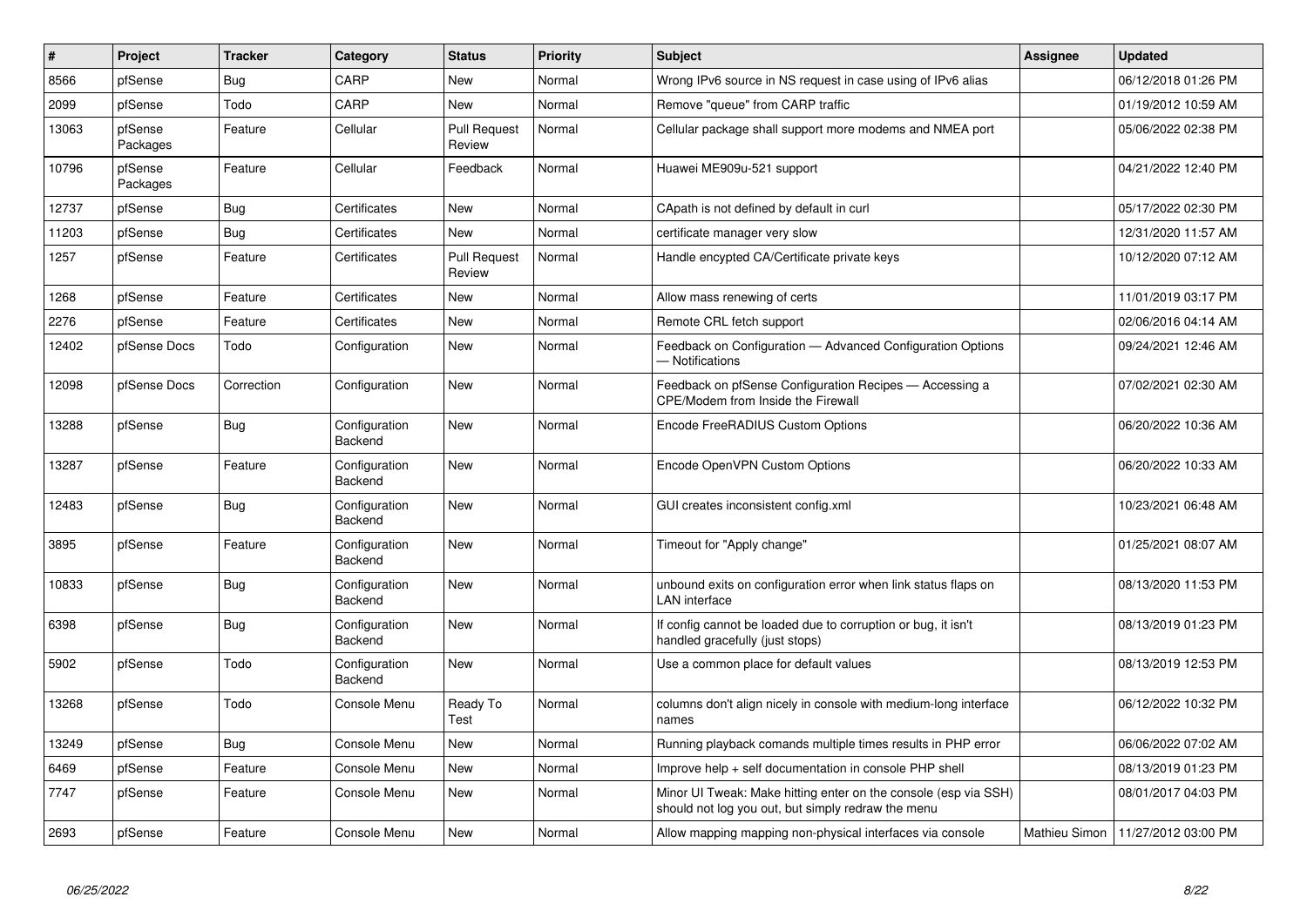| #     | Project             | <b>Tracker</b> | Category                        | <b>Status</b>                 | Priority | <b>Subject</b>                                                                                         | Assignee            | <b>Updated</b>      |
|-------|---------------------|----------------|---------------------------------|-------------------------------|----------|--------------------------------------------------------------------------------------------------------|---------------------|---------------------|
| 11970 | pfSense<br>Packages | Bug            | Coreboot                        | <b>New</b>                    | Normal   | Netgate Firmware Upgrade Doesn't Work on XG-2758                                                       |                     | 04/21/2022 12:39 PM |
| 13074 | pfSense Plus        | Bug            | Cryptographic<br><b>Modules</b> | New                           | Normal   | AES-GCM with SafeXcel on Netgate 2100 causes MBUF<br>overload                                          |                     | 06/12/2022 11:14 AM |
| 12658 | pfSense<br>Packages | Feature        | darkstat                        | <b>New</b>                    | Normal   | Adding prometheus metrics to darkstat                                                                  |                     | 05/27/2022 09:44 PM |
| 12673 | pfSense             | <b>Bug</b>     | Dashboard                       | <b>Pull Request</b><br>Review | Normal   | Firewall Logs Widget fails to update at intervals below 5<br>seconds.                                  | Viktor Gurov        | 05/17/2022 02:20 PM |
| 13165 | pfSense             | Feature        | Dashboard                       | <b>Pull Request</b><br>Review | Normal   | Feat: live update for Services dashboard widget                                                        |                     | 05/15/2022 01:48 AM |
| 7113  | pfSense             | <b>Bug</b>     | Dashboard                       | <b>New</b>                    | Normal   | Interface name in Traffic Graphs                                                                       |                     | 12/31/2021 05:40 PM |
| 11759 | pfSense             | Bug            | Dashboard                       | <b>New</b>                    | Normal   | Traffic graphs on dashboard double upload on pppoe links                                               |                     | 12/30/2021 04:00 AM |
| 10401 | pfSense             | Feature        | Dashboard                       | <b>New</b>                    | Normal   | Request: ability to sort/separate stopped/running Service(s) on<br>Dashboard -> Services Status widget |                     | 03/31/2020 04:48 PM |
| 7182  | pfSense             | Feature        | Dashboard                       | <b>New</b>                    | Normal   | Break up System Widget on the Dashboard                                                                |                     | 08/21/2019 08:59 AM |
| 7974  | pfSense             | Feature        | Dashboard                       | <b>New</b>                    | Normal   | <b>ZFS RAID Monitor Not available</b>                                                                  |                     | 08/20/2019 01:34 PM |
| 9677  | pfSense             | Bug            | Dashboard                       | New                           | Normal   | Dashboard hangs when widget needs data from a remote host<br>which is down                             |                     | 08/13/2019 09:15 AM |
| 4646  | pfSense             | Feature        | Dashboard                       | <b>New</b>                    | Normal   | Recover valuable vertical screen real estate in dashboard                                              |                     | 04/20/2015 07:46 PM |
| 2479  | pfSense             | Feature        | Dashboard                       | New                           | Normal   | Allow reordering of the traffic graphs on the dashboard                                                |                     | 06/08/2012 04:13 PM |
| 7244  | pfSense             | Feature        | Developer Tools                 | New                           | Normal   | Publish pfsense as a Vagrant Basebox                                                                   |                     | 01/29/2019 04:09 AM |
| 11071 | pfSense Docs        | New Content    | <b>DHCP</b>                     | <b>New</b>                    | Normal   | Feedback on Services - IPv6 Router Advertisements                                                      | Jim Pingle          | 12/08/2020 09:25 AM |
| 8852  | pfSense Docs        | Correction     | <b>DHCP</b>                     | <b>New</b>                    | Normal   | [feedback form] Unclear about "Client Identifier" in a static<br>mapping                               | Jim Pingle          | 09/23/2020 02:30 PM |
| 13273 | pfSense             | Bug            | DHCP (IPv4)                     | New                           | Normal   | dhclient can use conflicting recorded leases                                                           |                     | 06/14/2022 11:07 AM |
| 13256 | pfSense             | Feature        | DHCP (IPv4)                     | <b>New</b>                    | Normal   | Better handling of duplicate IPs in static DHCP assignments                                            |                     | 06/11/2022 04:51 PM |
| 13217 | pfSense             | <b>Bug</b>     | DHCP (IPv4)                     | <b>New</b>                    | Normal   | dhclient using default pid file location which does not exist                                          | <b>Viktor Gurov</b> | 05/26/2022 08:09 AM |
| 12959 | pfSense             | <b>Bug</b>     | DHCP (IPv4)                     | Feedback                      | Normal   | dhcplease process wrongly update host file if client-hostname is<br>empty                              |                     | 03/28/2022 10:26 AM |
| 12922 | pfSense             | <b>Bug</b>     | DHCP (IPv4)                     | <b>New</b>                    | Normal   | Classless static routes received on DHCP WAN can override<br>chosen default gateway                    |                     | 03/28/2022 10:08 AM |
| 8179  | pfSense             | <b>Bug</b>     | DHCP (IPv4)                     | Feedback                      | Normal   | Incorrect reverse DNS zone in DHCP server config for<br>non-octet-aligned subnet mask                  | Renato<br>Botelho   | 02/09/2022 11:17 PM |
| 11927 | pfSense             | Feature        | DHCP (IPv4)                     | Feedback                      | Normal   | Allow DHCP not to serve a gateway - small fix                                                          |                     | 01/03/2022 04:17 PM |
| 6362  | pfSense             | Bug            | DHCP (IPv4)                     | Confirmed                     | Normal   | DHCP Client ID not used                                                                                |                     | 07/09/2021 06:30 AM |
| 8330  | pfSense             | Feature        | DHCP (IPv4)                     | New                           | Normal   | add options for ddns-local-address statements                                                          |                     | 04/27/2021 12:31 PM |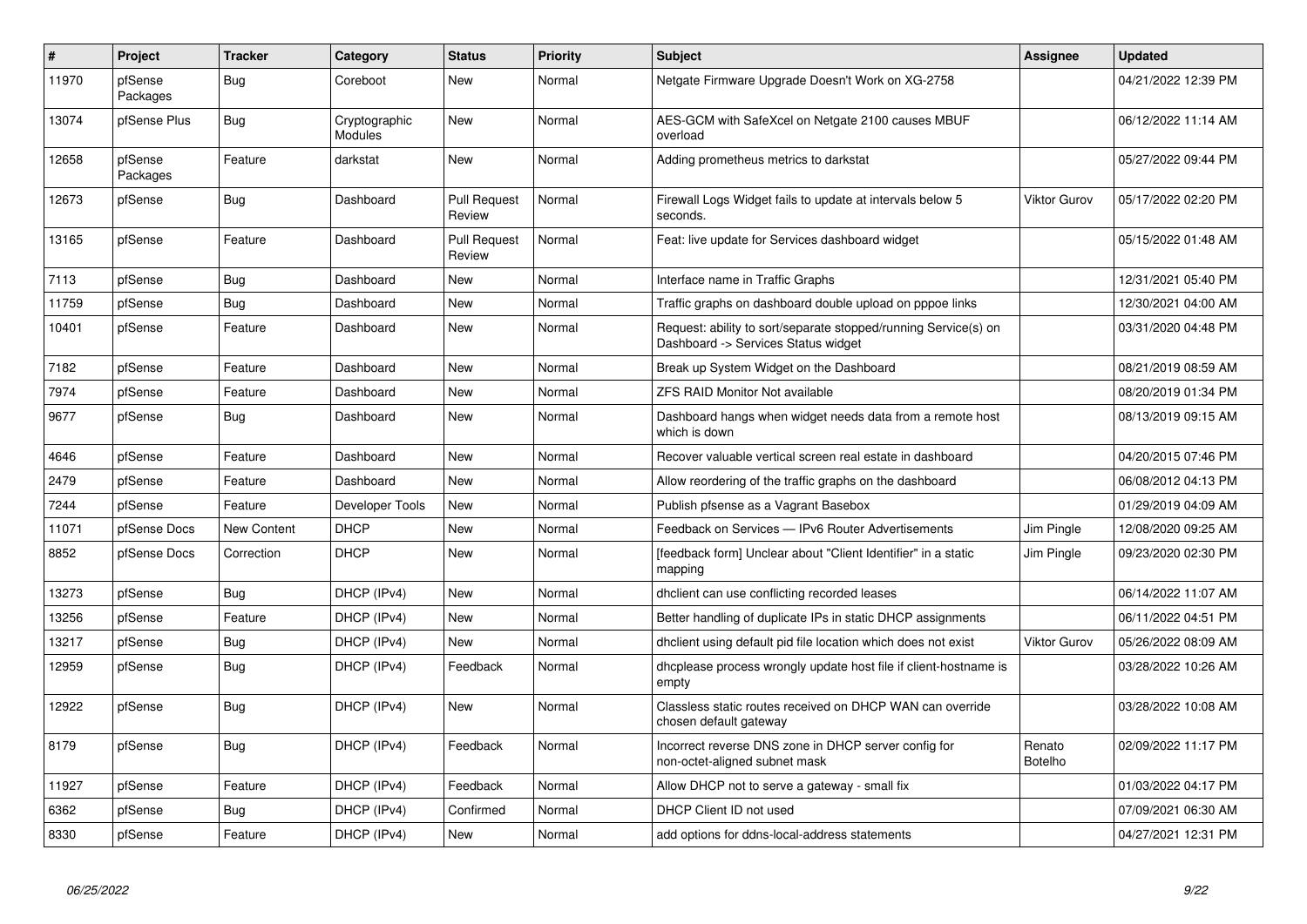| #     | Project | <b>Tracker</b> | Category    | <b>Status</b> | Priority | <b>Subject</b>                                                                                     | <b>Assignee</b> | <b>Updated</b>      |
|-------|---------|----------------|-------------|---------------|----------|----------------------------------------------------------------------------------------------------|-----------------|---------------------|
| 7405  | pfSense | Feature        | DHCP (IPv4) | New           | Normal   | Ability to add dhcp host reservations from "Diagnostics -> ARP<br>table"                           |                 | 10/12/2020 08:22 AM |
| 6960  | pfSense | Feature        | DHCP (IPv4) | New           | Normal   | Consider replacing ISC DHCP server with KEA DHCP                                                   |                 | 09/24/2020 01:59 PM |
| 9130  | pfSense | Feature        | DHCP (IPv4) | New           | Normal   | Request ID [#INC-16195]: DHCP - PXE Boot                                                           |                 | 09/10/2020 01:39 PM |
| 2983  | pfSense | Feature        | DHCP (IPv4) | New           | Normal   | DHCPD: Add vendor-class-identifier and MAC-OIDs                                                    |                 | 05/29/2020 09:24 PM |
| 10345 | pfSense | Feature        | DHCP (IPv4) | New           | Normal   | DHCP lease distinction between online and offline                                                  |                 | 03/16/2020 07:56 AM |
| 9732  | pfSense | Feature        | DHCP (IPv4) | New           | Normal   | System UTC time offset in DHCP Option 2                                                            |                 | 09/06/2019 08:39 PM |
| 3771  | pfSense | <b>Bug</b>     | DHCP (IPv4) | New           | Normal   | Webinterface and dhcpdcrashes with 500+ static leases                                              |                 | 08/21/2019 09:26 AM |
| 8614  | pfSense | Bug            | DHCP (IPv4) | New           | Normal   | Cannot remove Additional BOOTP/DHCP Options                                                        |                 | 08/21/2019 09:15 AM |
| 7172  | pfSense | <b>Bug</b>     | DHCP (IPv4) | New           | Normal   | Sorting by hostname in Services > DHCP Server > LAN should<br>be "natural" (alphanumeric friendly) |                 | 08/20/2019 03:47 PM |
| 2774  | pfSense | Feature        | DHCP (IPv4) | New           | Normal   | Extend DHCP Pools code to allow using different subnets                                            |                 | 08/19/2019 10:27 AM |
| 9343  | pfSense | Bug            | DHCP (IPv4) | <b>New</b>    | Normal   | diag_arp.php times out with large DHCPD leases table                                               |                 | 08/14/2019 01:19 PM |
| 6615  | pfSense | Feature        | DHCP (IPv4) | New           | Normal   | new DHCP server option                                                                             |                 | 08/13/2019 01:39 PM |
| 5080  | pfSense | Feature        | DHCP (IPv4) | New           | Normal   | Settings tab under Services>DHCP Server                                                            |                 | 08/13/2019 12:53 PM |
| 4899  | pfSense | Feature        | DHCP (IPv4) | <b>New</b>    | Normal   | Additional BOOTP/DHCP Options should allow a force option                                          |                 | 01/02/2018 02:24 PM |
| 4061  | pfSense | <b>Bug</b>     | DHCP (IPv4) | Confirmed     | Normal   | dhcpd doesn't send client-hostname to peer, breaking DHCP<br>lease registrations w/HA              |                 | 02/24/2017 08:58 PM |
| 3534  | pfSense | Feature        | DHCP (IPv4) | New           | Normal   | DDNS using arbitrary zone primary                                                                  |                 | 07/08/2014 11:40 AM |
| 3404  | pfSense | <b>Bug</b>     | DHCP (IPv4) | New           | Normal   | DHCP Server Fails to Start on Interfaces that are Slow to Come<br>Online During Boot               |                 | 02/11/2014 05:09 PM |
| 13296 | pfSense | Feature        | DHCP (IPv6) | <b>New</b>    | Normal   | Add support for DHCP6 OPTION_PD_EXCLUDE (RFC 6603)                                                 |                 | 06/24/2022 10:10 PM |
| 12947 | pfSense | Bug            | DHCP (IPv6) | New           | Normal   | DHCP6 client does not take any action if the interface IPv6<br>address changes during renewal      |                 | 06/19/2022 09:34 PM |
| 13253 | pfSense | <b>Bug</b>     | DHCP (IPv6) | <b>New</b>    | Normal   | 'dhcp6c' is not restarted when applying settings when multiple<br>WANs are configured for DHCP6    |                 | 06/06/2022 02:58 PM |
| 13248 | pfSense | Regression     | DHCP (IPv6) | New           | Normal   | IPv6 Router Advertisements runs when config.xml does not<br>contain an entry for the interface     |                 | 06/05/2022 07:44 PM |
| 13237 | pfSense | <b>Bug</b>     | DHCP (IPv6) | <b>New</b>    | Normal   | dhcp6c script cannot be executed safely                                                            |                 | 06/01/2022 11:20 AM |
| 9536  | pfSense | Feature        | DHCP (IPv6) | New           | Normal   | Support dynamic prefix in DHCPv6 Server                                                            |                 | 05/25/2022 04:27 AM |
| 7138  | pfSense | <b>Bug</b>     | DHCP (IPv6) | Assigned      | Normal   | Pfsense wide dhcpv6 client doesn't recognise ifid statement                                        |                 | 04/21/2022 12:39 PM |
| 12823 | pfSense | Bug            | DHCP (IPv6) | New           | Normal   | Multiple DHCP6 WAN connections PPPoE interface 'defached'<br>status                                |                 | 02/18/2022 05:39 AM |
| 12581 | pfSense | Regression     | DHCP (IPv6) | New           | Normal   | CARP IPv6 assigned address does not get advertised to<br>endpoints with RADV                       |                 | 12/16/2021 02:34 PM |
| 6691  | pfSense | Bug            | DHCP (IPv6) | New           | Normal   | dhcp6c quits after only two tries if no response was received                                      |                 | 12/07/2020 04:25 PM |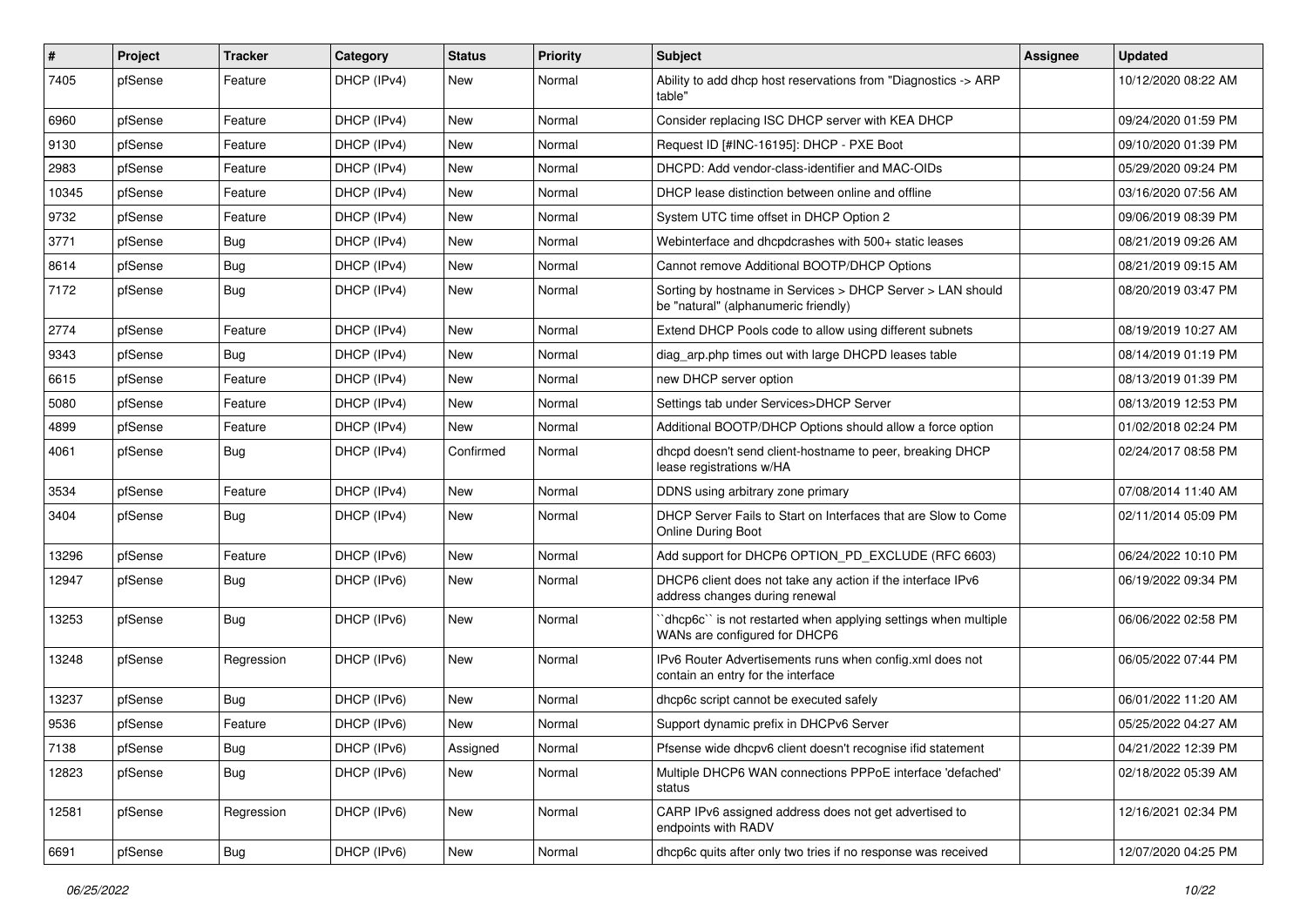| #     | Project      | <b>Tracker</b> | Category             | <b>Status</b>                 | Priority | Subject                                                                                   | <b>Assignee</b> | <b>Updated</b>      |
|-------|--------------|----------------|----------------------|-------------------------------|----------|-------------------------------------------------------------------------------------------|-----------------|---------------------|
| 6051  | pfSense      | <b>Bug</b>     | DHCP (IPv6)          | <b>New</b>                    | Normal   | DHCPv6 Client Failure for additional WAN Address causes<br>2-seconds-service-restart-loop |                 | 12/03/2020 01:08 AM |
| 10714 | pfSense      | <b>Bug</b>     | DHCP (IPv6)          | New                           | Normal   | radyd only gives out the prefix of the "first" IPv6 address of an<br>interface            |                 | 10/06/2020 01:03 PM |
| 10822 | pfSense      | Bug            | DHCP (IPv6)          | <b>New</b>                    | Normal   | Deprecated IPv6 prefix won't be announced as deprecated to<br>clients                     |                 | 08/10/2020 09:23 AM |
| 6283  | pfSense      | Feature        | DHCP (IPv6)          | <b>New</b>                    | Normal   | Register DHCPv6 leases with DNS resolver                                                  |                 | 08/21/2019 10:48 AM |
| 3185  | pfSense      | Feature        | DHCP (IPv6)          | <b>New</b>                    | Normal   | Accommodate a DHCPv6 failover-like mechanism                                              |                 | 11/24/2017 10:44 AM |
| 7821  | pfSense      | <b>Bug</b>     | DHCP (IPv6)          | <b>New</b>                    | Normal   | GIF does not support broadcast                                                            |                 | 08/29/2017 10:50 AM |
| 7734  | pfSense      | Bug            | DHCP (IPv6)          | <b>New</b>                    | Normal   | Using opton ia pd0 does not renew prefix and prefix get dropped                           |                 | 07/31/2017 03:46 AM |
| 5950  | pfSense      | Feature        | DHCP (IPv6)          | <b>New</b>                    | Normal   | DHCPv6 Server support for PD of PD-obtained networks                                      |                 | 03/04/2016 03:04 AM |
| 12508 | pfSense      | <b>Bug</b>     | <b>DHCP Relay</b>    | New                           | Normal   | <b>DHCP Relay over VPN</b>                                                                |                 | 11/06/2021 11:25 AM |
| 12120 | pfSense      | Feature        | <b>DHCP Relay</b>    | <b>New</b>                    | Normal   | Permit several sets of destination DHCP servers in DHCP relay                             |                 | 07/11/2021 05:41 PM |
| 11149 | pfSense      | <b>Bug</b>     | <b>DHCP Relay</b>    | New                           | Normal   | DHCP relay won't start with DHCP server behind gateway                                    |                 | 03/22/2021 05:13 AM |
| 10904 | pfSense      | Feature        | <b>DHCP Relay</b>    | <b>Pull Request</b><br>Review | Normal   | Support vti interfaces in dhcrelay                                                        | Luiz Souza      | 10/12/2020 07:35 AM |
| 10715 | pfSense      | Bug            | <b>DHCP Relay</b>    | New                           | Normal   | DHCPv6 relay always uses the "first" IPv6 address of an<br>interface                      |                 | 06/29/2020 05:01 AM |
| 9680  | pfSense      | Feature        | <b>DHCP Relay</b>    | <b>New</b>                    | Normal   | Seperate DHCP Server and relay per interface                                              |                 | 02/27/2020 10:47 AM |
| 4680  | pfSense      | <b>Bug</b>     | <b>DHCP Relay</b>    | <b>New</b>                    | Normal   | DHCP relay does not work with DHCP server on other end of<br>OpenVPN tunnel               |                 | 05/05/2015 06:55 PM |
| 12791 | pfSense Docs | New Content    | Diagnostics          | <b>New</b>                    | Normal   | Diagnostic Information for Support (pfSense)                                              |                 | 02/13/2022 08:49 PM |
| 3796  | pfSense      | <b>Bug</b>     | Diagnostics          | Confirmed                     | Normal   | States summary fails and is very slow with large state tables                             |                 | 12/11/2021 08:03 PM |
| 11856 | pfSense      | Feature        | Diagnostics          | New                           | Normal   | Replace/add Alias or DNS names for known LAN addresses in<br>the State table              |                 | 04/27/2021 08:01 AM |
| 1656  | pfSense      | Feature        | Diagnostics          | <b>New</b>                    | Normal   | Teach pfctl to kill states by port number                                                 |                 | 08/21/2019 09:55 AM |
| 5556  | pfSense      | Feature        | Diagnostics          | New                           | Normal   | No error when downloading non-existing file on<br>Diagnostics/Execute                     |                 | 08/20/2019 03:43 PM |
| 4456  | pfSense      | Feature        | Diagnostics          | <b>New</b>                    | Normal   | Packet capture additional filtering options                                               |                 | 08/20/2019 03:30 PM |
| 7590  | pfSense      | <b>Bug</b>     | Diagnostics          | <b>New</b>                    | Normal   | diag edit do not save when nothing to sae (in directory browse<br>view)                   |                 | 05/20/2017 05:04 PM |
| 7589  | pfSense      | <b>Bug</b>     | Diagnostics          | <b>New</b>                    | Normal   | diag_edit.php old print_info_box                                                          |                 | 05/20/2017 05:02 PM |
| 12883 | pfSense Docs | Todo           | <b>DNS</b>           | <b>New</b>                    | Normal   | Feedback on Services - DNS Resolver - Host Overrides                                      |                 | 02/28/2022 07:54 PM |
| 12139 | pfSense      | Feature        | <b>DNS Forwarder</b> | New                           | Normal   | Add support in for specifying a DNSMASQ configuration file                                |                 | 07/16/2021 09:45 PM |
| 2410  | pfSense      | Feature        | <b>DNS Forwarder</b> | New                           | Normal   | Support name based aliasing via CNAMEs or some other<br>mechanism.                        |                 | 12/11/2012 09:56 PM |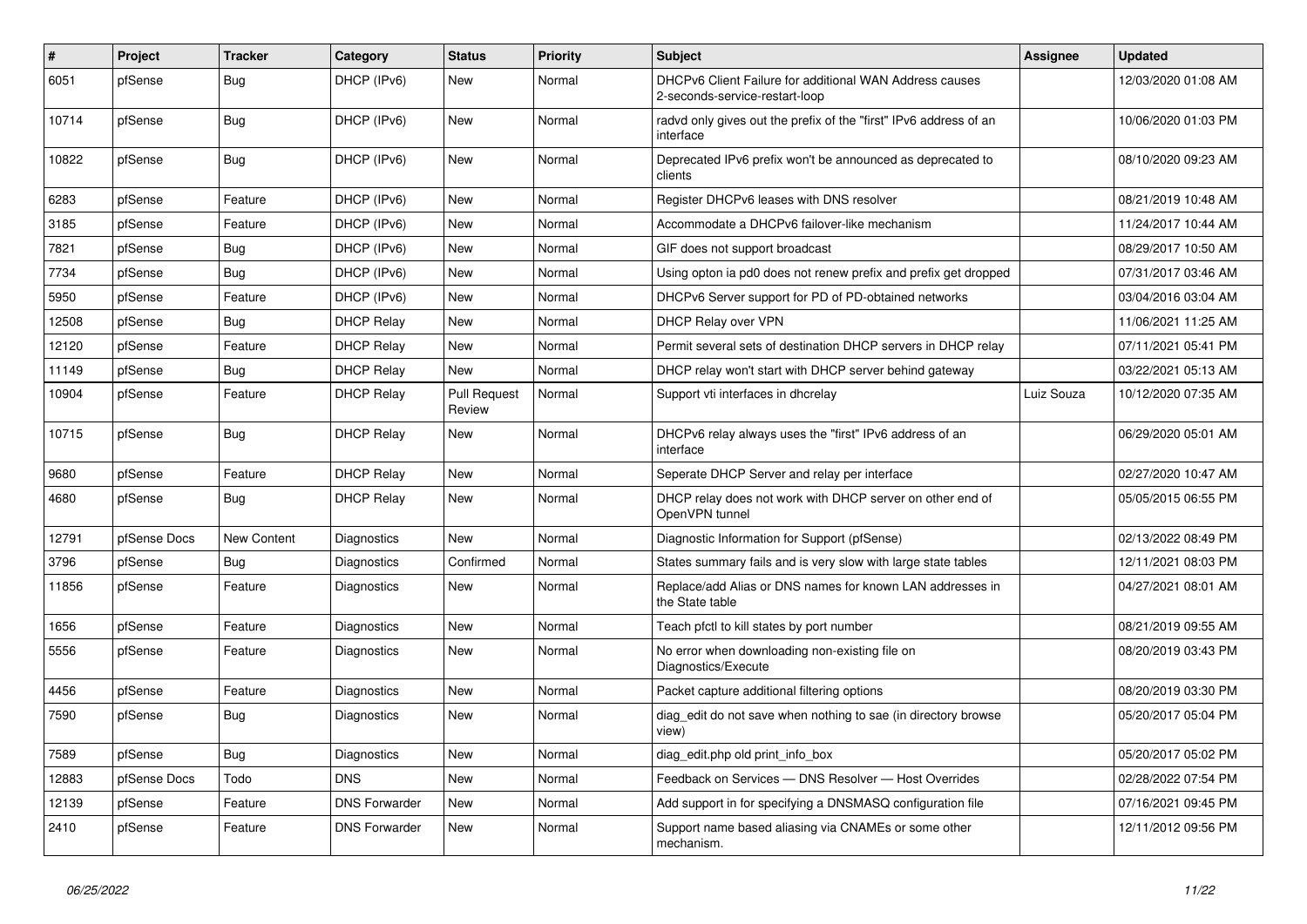| $\vert$ # | <b>Project</b> | <b>Tracker</b> | Category            | <b>Status</b>                 | Priority | <b>Subject</b>                                                                                                                   | <b>Assignee</b>         | <b>Updated</b>      |
|-----------|----------------|----------------|---------------------|-------------------------------|----------|----------------------------------------------------------------------------------------------------------------------------------|-------------------------|---------------------|
| 13254     | pfSense        | <b>Bug</b>     | <b>DNS Resolver</b> | <b>New</b>                    | Normal   | DNS resolver does not update "unbound.conf" file during link<br>down events                                                      |                         | 06/08/2022 07:55 AM |
| 12612     | pfSense        | <b>Bug</b>     | <b>DNS Resolver</b> | New                           | Normal   | DNS Resolver is restarted during every "rc.newwanip" event                                                                       |                         | 06/03/2022 07:13 AM |
| 1819      | pfSense        | <b>Bug</b>     | <b>DNS Resolver</b> | <b>New</b>                    | Normal   | DNS Resolver Not Registering DHCP Server Specified Domain<br>Name                                                                | Luiz Souza              | 04/28/2022 01:53 PM |
| 7152      | pfSense        | Bug            | <b>DNS Resolver</b> | New                           | Normal   | Unbound / DNS Resolver issue if "Register DHCP static<br>mappings in the DNS Resolver" set before wildcard DNS custom<br>options |                         | 12/18/2021 04:59 PM |
| 7096      | pfSense        | Bug            | <b>DNS Resolver</b> | Feedback                      | Normal   | Unbound fails to start on boot if specific network devices are<br>configured in the "Network Interfaces"                         |                         | 11/22/2021 08:59 AM |
| 10624     | pfSense        | Bug            | <b>DNS Resolver</b> | New                           | Normal   | Unbound configuration memory leak with python module $+$<br>register DHCP leases active                                          |                         | 02/26/2021 10:27 AM |
| 9654      | pfSense        | <b>Bug</b>     | <b>DNS Resolver</b> | <b>New</b>                    | Normal   | After reboot, the DNS resolver must be restarted before it will<br>advertise the ipv6 DNS address of the router.                 |                         | 11/20/2020 03:12 AM |
| 10342     | pfSense        | Bug            | <b>DNS Resolver</b> | <b>New</b>                    | Normal   | Unbound domain overrides stop resolving periodically. They only<br>resume after the service has been restarted.                  |                         | 03/13/2020 10:35 AM |
| 10143     | pfSense        | Bug            | <b>DNS Resolver</b> | <b>New</b>                    | Normal   | System hostname DNS entry is assigned to the wrong IP on<br>multi-wan setups                                                     |                         | 12/31/2019 02:33 PM |
| 6103      | pfSense        | Feature        | <b>DNS Resolver</b> | New                           | Normal   | DNS Resolver Outgoing Interfaces should be able to use<br>Gateway Groups                                                         |                         | 10/21/2019 08:02 AM |
| 9436      | pfSense        | Feature        | <b>DNS Resolver</b> | <b>New</b>                    | Normal   | Unbound: enable dnstap support                                                                                                   |                         | 03/27/2019 07:54 PM |
| 9037      | pfSense        | Bug            | <b>DNS Resolver</b> | New                           | Normal   | Unbound not logging to syslog after reboot                                                                                       |                         | 10/12/2018 05:09 AM |
| 8236      | pfSense        | Feature        | <b>DNS Resolver</b> | New                           | Normal   | Ability to configure "forward-first" and "forward-host" options for<br>more robust domain overrides in DNS Resolver              |                         | 12/26/2017 01:26 AM |
| 7852      | pfSense        | Feature        | <b>DNS Resolver</b> | <b>New</b>                    | Normal   | Add views support to Unbound GUI                                                                                                 |                         | 09/11/2017 12:26 PM |
| 4798      | pfSense        | Feature        | <b>DNS Resolver</b> | <b>New</b>                    | Normal   | Make host and domain overrides available to both DNS Resolver<br>and DNS Forwarder                                               |                         | 06/29/2015 02:14 AM |
| 13298     | pfSense        | <b>Bug</b>     | <b>Dynamic DNS</b>  | <b>Pull Request</b><br>Review | Normal   | Dynv6 does not check response code when updating                                                                                 | Tiago Beling<br>d'Avila | 06/24/2022 07:47 AM |
| 13167     | pfSense        | Bug            | Dynamic DNS         | New                           | Normal   | phpDynDNS: DigitalOcean ddns update fails (bad request,<br>invalid character '-' in request id)                                  |                         | 06/16/2022 09:30 PM |
| 12877     | pfSense        | <b>Bug</b>     | <b>Dynamic DNS</b>  | Feedback                      | Normal   | Cloudflare DynDNS fails to update more than two addresses                                                                        |                         | 05/29/2022 06:56 PM |
| 12848     | pfSense        | Feature        | <b>Dynamic DNS</b>  | New                           | Normal   | Evaluation of the DynDNS "Result Match" string                                                                                   |                         | 02/22/2022 02:01 AM |
| 12602     | pfSense        | Feature        | Dynamic DNS         | New                           | Normal   | DHCPv6 should allow DDNS Client updates for hosts                                                                                |                         | 12/15/2021 11:00 AM |
| 12495     | pfSense        | Feature        | Dynamic DNS         | <b>Pull Request</b><br>Review | Normal   | DynDNS: add deSEC IPv4&v6 simultaneos update                                                                                     | Lukas Wiest             | 11/01/2021 08:53 AM |
| 12494     | pfSense        | Feature        | <b>Dynamic DNS</b>  | <b>Pull Request</b><br>Review | Normal   | DynDNS: make simultaneous update of IP and LegacyIP<br>possible                                                                  | Lukas Wiest             | 11/01/2021 08:52 AM |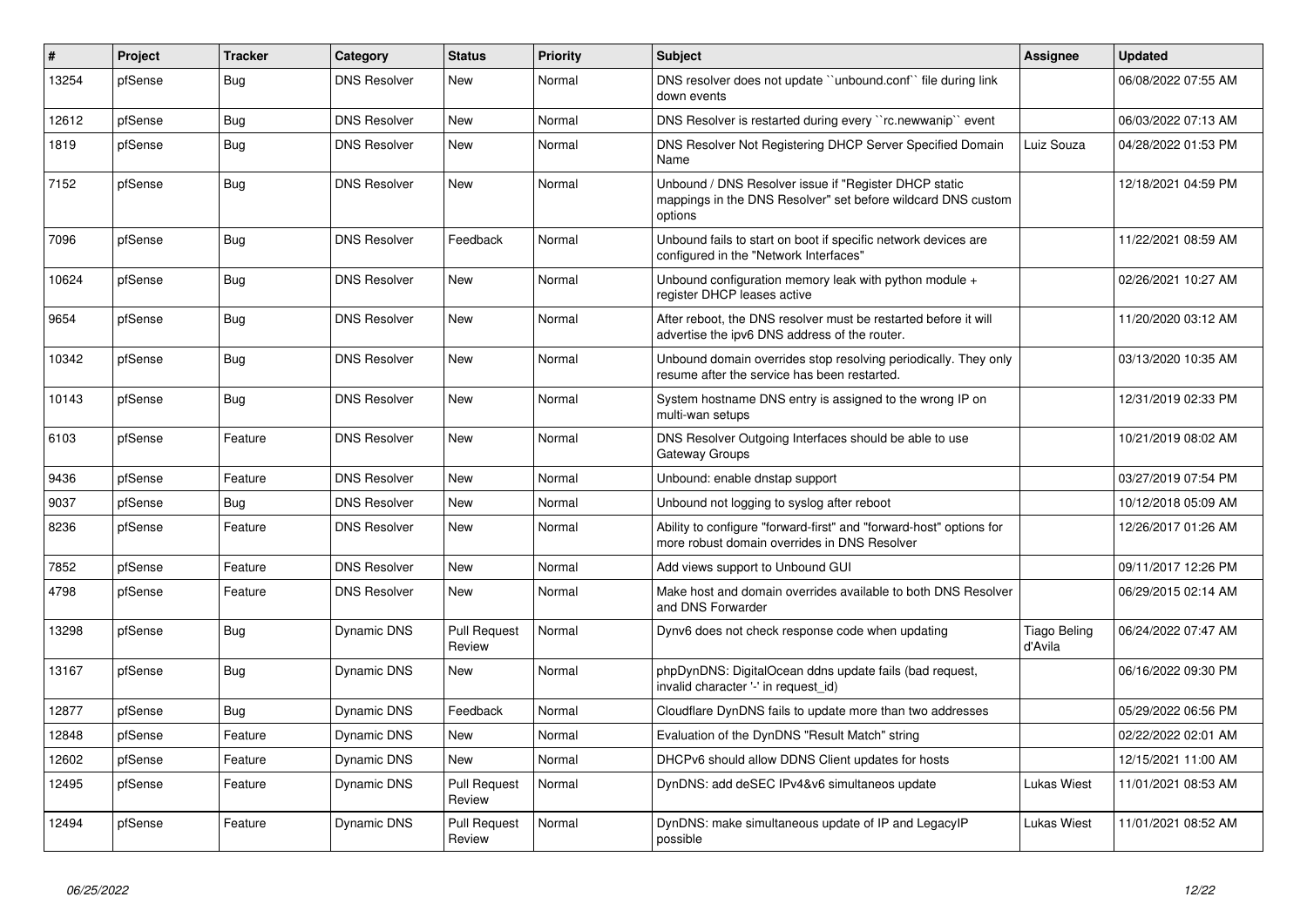| #     | Project             | <b>Tracker</b> | Category              | <b>Status</b> | Priority | <b>Subject</b>                                                                                          | <b>Assignee</b> | <b>Updated</b>      |
|-------|---------------------|----------------|-----------------------|---------------|----------|---------------------------------------------------------------------------------------------------------|-----------------|---------------------|
| 12063 | pfSense Docs        | Todo           | Dynamic DNS           | New           | Normal   | Feedback on Services - Dynamic DNS - Configuring RFC<br>2136 Dynamic DNS updates                        |                 | 06/18/2021 06:24 PM |
| 10962 | pfSense             | Feature        | Dynamic DNS           | <b>New</b>    | Normal   | Add Cpanel support for Dynamic DNS Clients                                                              |                 | 12/28/2020 01:56 PM |
| 11177 | pfSense             | Bug            | <b>Dynamic DNS</b>    | New           | Normal   | DDNSv6 not using Check IP Services                                                                      |                 | 12/21/2020 05:02 AM |
| 11147 | pfSense             | <b>Bug</b>     | Dynamic DNS           | <b>New</b>    | Normal   | Domeneshop DynDNS IPv4 and IPv6                                                                         |                 | 12/09/2020 11:47 PM |
| 11084 | pfSense             | Feature        | <b>Dynamic DNS</b>    | New           | Normal   | Dynamic DNS include option to specify virtual IP addresses                                              |                 | 11/19/2020 01:26 PM |
| 8432  | pfSense             | Bug            | Dynamic DNS           | New           | Normal   | Dynamic DNS Client gives an error that it can't find IPv6 address<br>when WAN interface is a LAGG       |                 | 09/17/2020 05:23 AM |
| 10000 | pfSense             | <b>Bug</b>     | Dynamic DNS           | New           | Normal   | Azure Dynamic DNS A and AAAA Records for Apex Zone                                                      |                 | 03/31/2020 09:03 AM |
| 9805  | pfSense             | <b>Bug</b>     | <b>Dynamic DNS</b>    | New           | Normal   | dynDNS cloudflare multiple entries                                                                      |                 | 10/02/2019 04:51 PM |
| 7418  | pfSense             | Feature        | Dynamic DNS           | New           | Normal   | Dynamic dns should be sorted interface name                                                             |                 | 08/21/2019 08:58 AM |
| 9664  | pfSense             | Bug            | <b>Dynamic DNS</b>    | <b>New</b>    | Normal   | DynDNS and Dual-wan problem with CloudFlare (works with<br>$No-Ip)$                                     |                 | 08/03/2019 10:00 AM |
| 9504  | pfSense             | Bug            | Dynamic DNS           | New           | Normal   | Multiple Dynamic DNS update notifications for the same<br>interface, not differentiated by the hostname |                 | 05/07/2019 07:46 AM |
| 9063  | pfSense             | Feature        | <b>Dynamic DNS</b>    | <b>New</b>    | Normal   | Allow dynamic DNS client entry to specify which Check IP<br>service to use                              |                 | 10/24/2018 11:53 AM |
| 8406  | pfSense             | Bug            | <b>Dynamic DNS</b>    | <b>New</b>    | Normal   | DDNS IPV6 Cloudflare Client does not detect PPOE address                                                |                 | 03/31/2018 11:56 AM |
| 7292  | pfSense             | Feature        | <b>Dynamic DNS</b>    | <b>New</b>    | Normal   | DynamicDNS configuration does not sync to HA secondary                                                  |                 | 02/21/2017 04:56 PM |
| 10426 | pfSense<br>Packages | Bug            | Filer                 | Feedback      | Normal   | Filer must validate that File name is uniq                                                              |                 | 04/20/2022 11:02 AM |
| 11180 | pfSense<br>Packages | Bug            | Filer                 | Feedback      | Normal   | Filer run action for files on sync that wan't been modified                                             | Viktor Gurov    | 01/08/2021 07:27 AM |
| 11235 | pfSense<br>Packages | Bug            | Filer                 | <b>New</b>    | Normal   | Filer run script when "state" unchanged                                                                 |                 | 01/08/2021 07:24 AM |
| 11178 | pfSense<br>Packages | Feature        | Filer                 | New           | Normal   | Filer do not ask what to do with previous filename                                                      |                 | 12/31/2020 02:45 AM |
| 13067 | pfSense             | Bug            | FilterDNS             | <b>New</b>    | Normal   | filterdns resolve interval is twice the intended value                                                  |                 | 04/17/2022 07:45 PM |
| 13020 | pfSense Docs        | Todo           | <b>Firewall Rules</b> | New           | Normal   | easyrule command documentation should document permissible<br>wildcards                                 | Jim Pingle      | 04/04/2022 08:01 AM |
| 12770 | pfSense Docs        | Todo           | <b>Firewall Rules</b> | <b>New</b>    | Normal   | Feedback on Firewall — Configuring firewall rules                                                       |                 | 02/07/2022 07:43 PM |
| 12268 | pfSense Docs        | Todo           | <b>Firewall Rules</b> | New           | Normal   | Feedback on Firewall - Aliases                                                                          |                 | 08/17/2021 12:55 AM |
| 9685  | pfSense Docs        | Correction     | <b>Firewall Rules</b> | New           | Normal   | Feedback on Firewall - Floating Rules                                                                   | Jim Pingle      | 09/23/2020 02:57 PM |
| 12740 | pfSense             | <b>Bug</b>     | FreeBSD               | Incomplete    | Normal   | panic: esp_input_cb: Unexpected address family                                                          |                 | 01/27/2022 01:19 PM |
| 11184 | pfSense             | Bug            | FreeBSD               | New           | Normal   | PF: State policy cannot be configurable                                                                 |                 | 02/09/2021 02:43 AM |
| 12982 | pfSense<br>Packages | Bug            | FreeRADIUS            | New           | Normal   | FreeRadius RadReply table entries missing from pf                                                       |                 | 06/19/2022 05:38 PM |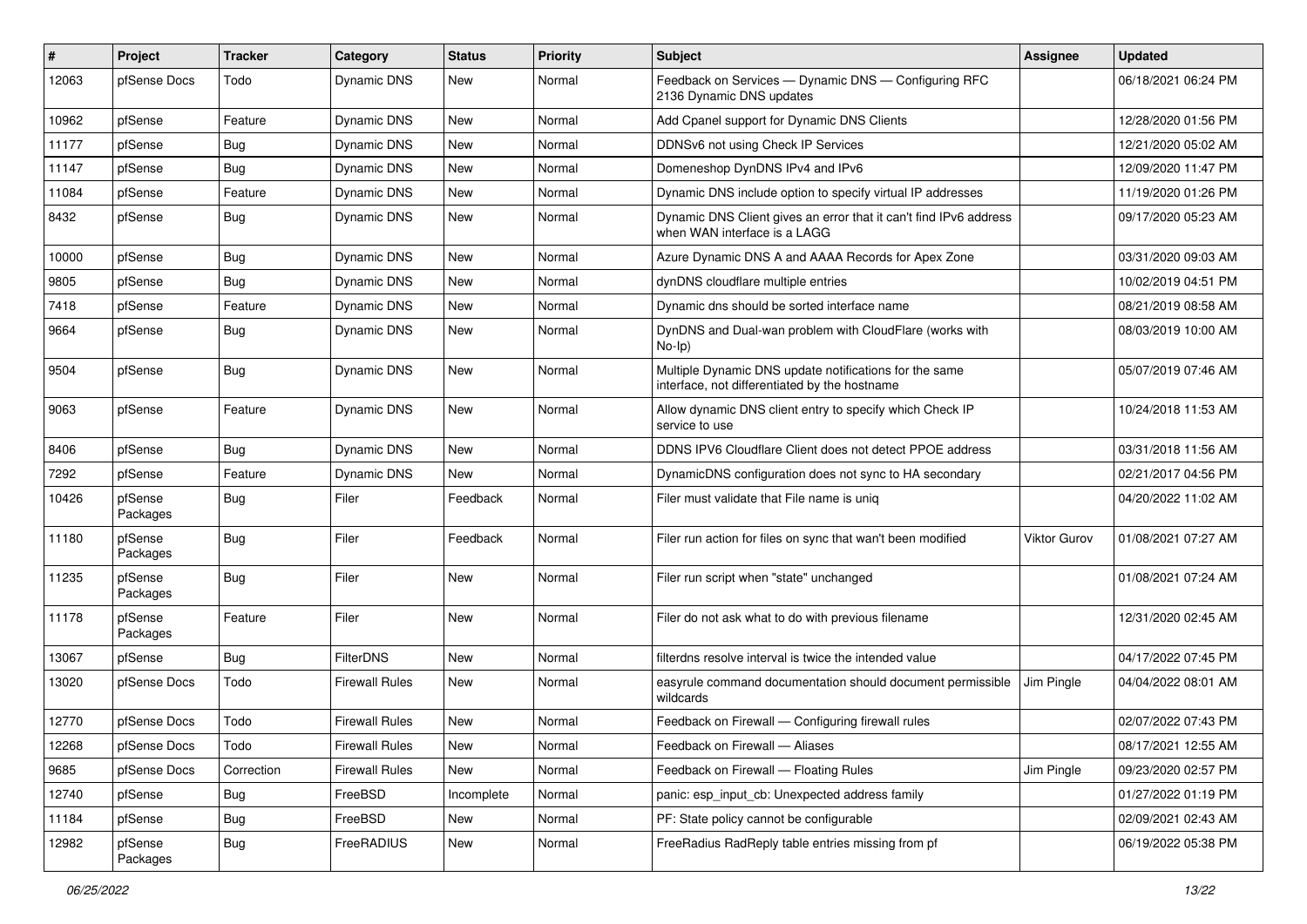| $\pmb{\#}$ | Project             | <b>Tracker</b> | Category          | <b>Status</b> | <b>Priority</b> | <b>Subject</b>                                                                                                                                                          | <b>Assignee</b>     | <b>Updated</b>      |
|------------|---------------------|----------------|-------------------|---------------|-----------------|-------------------------------------------------------------------------------------------------------------------------------------------------------------------------|---------------------|---------------------|
| 13284      | pfSense<br>Packages | Feature        | FreeRADIUS        | New           | Normal          | Option to define "Issuer" in OPT configuration.                                                                                                                         | Jakob<br>Nordgarden | 06/19/2022 12:10 PM |
| 10871      | pfSense<br>Packages | Feature        | FreeRADIUS        | Feedback      | Normal          | Extra time period counters for SQL backend                                                                                                                              | <b>Viktor Gurov</b> | 04/22/2022 02:19 AM |
| 10908      | pfSense<br>Packages | Feature        | FreeRADIUS        | Feedback      | Normal          | FreeRADIUS server certificate not using full CA chain                                                                                                                   | Viktor Gurov        | 04/22/2022 02:19 AM |
| 10297      | pfSense<br>Packages | Feature        | <b>FreeRADIUS</b> | Assigned      | Normal          | IPv6 user attributes                                                                                                                                                    |                     | 04/21/2022 12:39 PM |
| 8264       | pfSense<br>Packages | <b>Bug</b>     | FreeRADIUS        | New           | Normal          | Radiusd restart on WAN change results in freeradius not running<br>(and possible solution)                                                                              |                     | 04/21/2022 12:39 PM |
| 12742      | pfSense<br>Packages | <b>Bug</b>     | FreeRADIUS        | Feedback      | Normal          | freeRADIUS virtual-server-default: modules dailycounter,<br>monthlycounter, noresetcounter, expire_on_login in authorize<br>section prevent virtual server from loading |                     | 03/01/2022 12:45 PM |
| 8516       | pfSense<br>Packages | <b>Bug</b>     | FreeRADIUS        | <b>New</b>    | Normal          | FreeRADIUS requires settings re-saved after pfSense upgrade                                                                                                             | Jim Pingle          | 12/31/2021 05:58 PM |
| 11054      | pfSense<br>Packages | <b>Bug</b>     | FreeRADIUS        | Assigned      | Normal          | Check Client Certificate CN not working as described                                                                                                                    | <b>Viktor Gurov</b> | 12/14/2021 07:22 AM |
| 12126      | pfSense<br>Packages | <b>Bug</b>     | FreeRADIUS        | <b>New</b>    | Normal          | freeradius3 0.15.7 31                                                                                                                                                   |                     | 10/11/2021 08:21 AM |
| 12286      | pfSense<br>Packages | Bug            | FreeRADIUS        | <b>New</b>    | Normal          | Add support for ntlm auth in LDAP                                                                                                                                       |                     | 08/20/2021 08:27 AM |
| 11980      | pfSense<br>Packages | <b>Bug</b>     | FreeRADIUS        | Feedback      | Normal          | EAP does not work with SQL backend                                                                                                                                      |                     | 07/21/2021 07:24 AM |
| 11746      | pfSense<br>Packages | <b>Bug</b>     | FreeRADIUS        | Feedback      | Normal          | Second LDAP server configuration misses the ipaNThash control<br>attribute                                                                                              | <b>Viktor Gurov</b> | 07/14/2021 01:44 PM |
| 11802      | pfSense<br>Packages | <b>Bug</b>     | FreeRADIUS        | <b>New</b>    | Normal          | FreeRADIUS sync                                                                                                                                                         |                     | 05/10/2021 04:18 AM |
| 11388      | pfSense<br>Packages | Bug            | FreeRADIUS        | Feedback      | Normal          | Captive Portal authentication error with MySQL backend                                                                                                                  | <b>Viktor Gurov</b> | 02/10/2021 08:54 AM |
| 11331      | pfSense<br>Packages | <b>Bug</b>     | FreeRADIUS        | Feedback      | Normal          | FreeRADIUS latest package upgrade broke Plain Mac<br>Authentication                                                                                                     | Viktor Gurov        | 01/30/2021 10:08 AM |
| 11138      | pfSense<br>Packages | Feature        | FreeRADIUS        | New           | Normal          | new WebGUI checkboxes needed                                                                                                                                            |                     | 12/07/2020 08:28 AM |
| 10695      | pfSense<br>Packages | <b>Bug</b>     | FreeRADIUS        | New           | Normal          | FreeRadius Accounting skipping MBs after reboot due to power<br>down                                                                                                    |                     | 06/24/2020 04:49 AM |
| 9704       | pfSense<br>Packages | Feature        | FreeRADIUS        | New           | Normal          | Enable filter username                                                                                                                                                  |                     | 08/27/2019 12:07 PM |
| 8031       | pfSense<br>Packages | Feature        | FreeRADIUS        | <b>New</b>    | Normal          | FreeRADIUS copy entry function                                                                                                                                          |                     | 08/16/2019 01:01 PM |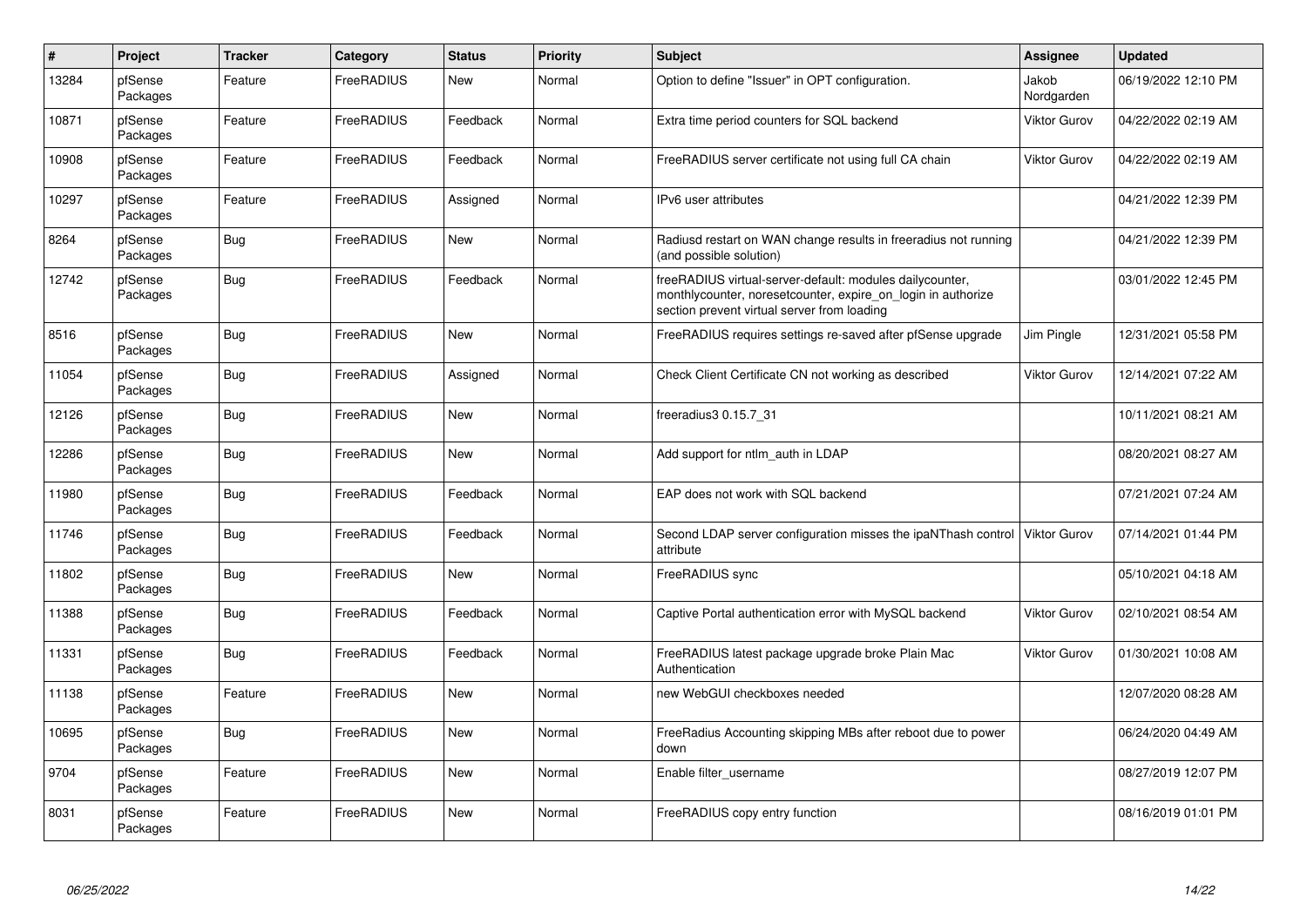| $\sharp$ | Project             | <b>Tracker</b> | Category   | <b>Status</b>                 | <b>Priority</b> | Subject                                                              | <b>Assignee</b>       | <b>Updated</b>      |
|----------|---------------------|----------------|------------|-------------------------------|-----------------|----------------------------------------------------------------------|-----------------------|---------------------|
| 8251     | pfSense<br>Packages | <b>Bug</b>     | FreeRADIUS | Feedback                      | Normal          | Captiveportal + FreeRadius "Last activity" resets to Session start   |                       | 08/13/2019 11:10 AM |
| 8589     | pfSense<br>Packages | <b>Bug</b>     | FreeRADIUS | New                           | Normal          | FreeRadius 0.15.5_2 ignoring tunnelled-reply=no                      |                       | 02/18/2019 03:40 PM |
| 8769     | pfSense<br>Packages | Feature        | FreeRADIUS | <b>New</b>                    | Normal          | Allow FreeRADIUS users to change their own Passwords and<br>Pins     |                       | 10/11/2018 11:34 AM |
| 8836     | pfSense<br>Packages | Feature        | FreeRADIUS | New                           | Normal          | Define Idap group vlan assignment in users file                      |                       | 08/26/2018 07:53 AM |
| 8224     | pfSense<br>Packages | Feature        | FreeRADIUS | <b>New</b>                    | Normal          | Add "OU" field to FreeRADIUS page                                    |                       | 02/21/2018 12:53 AM |
| 7403     | pfSense<br>Packages | <b>Bug</b>     | FreeRADIUS | <b>New</b>                    | Normal          | Captive Portal + freeradius2 + MySQL problems with German<br>Umlaut  |                       | 03/17/2017 09:12 AM |
| 4506     | pfSense<br>Packages | Feature        | FreeRADIUS | <b>New</b>                    | Normal          | FreeRADIUS groups/hunt groups                                        |                       | 03/10/2015 08:51 PM |
| 11693    | pfSense<br>Packages | <b>Bug</b>     | <b>FRR</b> | Feedback                      | Normal          | IPv6 static routing fails                                            | <b>Viktor Gurov</b>   | 04/26/2022 08:50 AM |
| 12951    | pfSense<br>Packages | <b>Bug</b>     | <b>FRR</b> | Feedback                      | Normal          | FRR cannot remove IPv6 routes                                        |                       | 03/22/2022 09:24 PM |
| 12965    | pfSense<br>Packages | <b>Bug</b>     | <b>FRR</b> | <b>Pull Request</b><br>Review | Normal          | FRR BFD peer configuration is handled incorrectly in some<br>cases   | Viktor Gurov          | 03/22/2022 08:04 AM |
| 12889    | pfSense<br>Packages | Feature        | <b>FRR</b> | New                           | Normal          | FRR GUI add set ipv6 next-hop global                                 |                       | 03/02/2022 06:10 AM |
| 11836    | pfSense<br>Packages | <b>Bug</b>     | <b>FRR</b> | Assigned                      | Normal          | FRR ACCEPTFILTER unstable                                            | Viktor Gurov          | 02/14/2022 07:20 AM |
| 12751    | pfSense<br>Packages | <b>Bug</b>     | <b>FRR</b> | New                           | Normal          | Improve FRR route restoration after gateway events                   |                       | 02/06/2022 11:07 PM |
| 11130    | pfSense<br>Packages | Feature        | <b>FRR</b> | Feedback                      | Normal          | FRR RIP support                                                      | Jim Pingle            | 12/31/2021 04:19 PM |
| 12653    | pfSense<br>Packages | Regression     | <b>FRR</b> | Feedback                      | Normal          | RIP related startup error                                            | <b>Viktor Gurov</b>   | 12/30/2021 08:37 AM |
| 6651     | pfSense<br>Packages | Feature        | <b>FRR</b> | Feedback                      | Normal          | Loopback interfaces                                                  | Christian<br>McDonald | 12/25/2021 02:42 PM |
| 11961    | pfSense<br>Packages | <b>Bug</b>     | <b>FRR</b> | Feedback                      | Normal          | FRR OSPF add unwanted area 0 authentication to router ospf           | Viktor Gurov          | 09/16/2021 10:25 PM |
| 12167    | pfSense<br>Packages | <b>Bug</b>     | <b>FRR</b> | Feedback                      | Normal          | BGP TCP setkey not set if neighbor is in peer group                  | Viktor Gurov          | 09/16/2021 09:38 AM |
| 11847    | pfSense<br>Packages | Bug            | <b>FRR</b> | Feedback                      | Normal          | Filters not applied to PEER Groups                                   | Viktor Gurov          | 07/30/2021 07:45 PM |
| 11681    | pfSense<br>Packages | <b>Bug</b>     | <b>FRR</b> | Feedback                      | Normal          | FRR generates invalid BFD configuration after removing<br>interfaces | Viktor Gurov          | 07/14/2021 04:40 PM |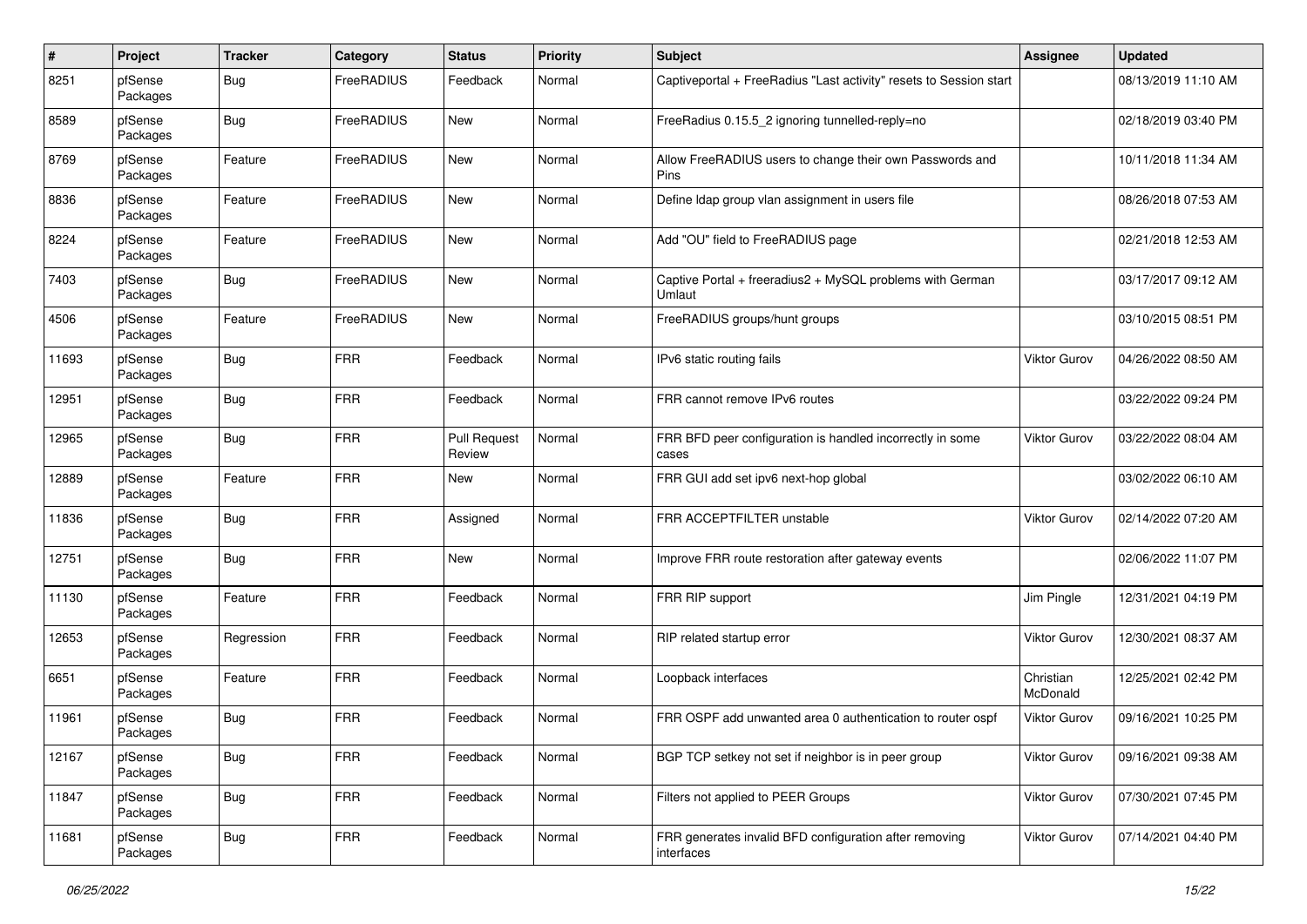| $\vert$ # | Project             | <b>Tracker</b> | Category   | <b>Status</b>                 | Priority | <b>Subject</b>                                                                                                                                              | Assignee     | <b>Updated</b>      |
|-----------|---------------------|----------------|------------|-------------------------------|----------|-------------------------------------------------------------------------------------------------------------------------------------------------------------|--------------|---------------------|
| 12084     | pfSense<br>Packages | Bug            | <b>FRR</b> | <b>New</b>                    | Normal   | libfrr.so.0 error on SG-1100                                                                                                                                |              | 06/26/2021 08:22 AM |
| 11963     | pfSense<br>Packages | Feature        | <b>FRR</b> | New                           | Normal   | Dynamically change OSPF interface costs on selected interfaces<br>on CARP event                                                                             |              | 05/26/2021 04:13 AM |
| 11841     | pfSense<br>Packages | <b>Bug</b>     | <b>FRR</b> | <b>New</b>                    | Normal   | FRR access lists default bahavior changed to permit by default                                                                                              |              | 04/22/2021 09:52 AM |
| 11835     | pfSense<br>Packages | Bug            | <b>FRR</b> | <b>New</b>                    | Normal   | FRR OSPF redistributed connected routes disappearing                                                                                                        |              | 04/22/2021 07:11 AM |
| 11823     | pfSense<br>Packages | Feature        | <b>FRR</b> | <b>New</b>                    | Normal   | Route handling enhancements                                                                                                                                 |              | 04/19/2021 06:23 PM |
| 11703     | pfSense<br>Packages | Feature        | <b>FRR</b> | New                           | Normal   | add Krill and Routinator support BGP RPKI                                                                                                                   |              | 03/18/2021 07:47 PM |
| 11377     | pfSense<br>Packages | <b>Bug</b>     | <b>FRR</b> | <b>Pull Request</b><br>Review | Normal   | <b>FRR</b> deinstall                                                                                                                                        |              | 03/10/2021 08:21 AM |
| 11477     | pfSense<br>Packages | <b>Bug</b>     | <b>FRR</b> | Feedback                      | Normal   | FRR does not recognize some BFD options                                                                                                                     | Viktor Gurov | 02/26/2021 10:52 PM |
| 11404     | pfSense<br>Packages | <b>Bug</b>     | <b>FRR</b> | Feedback                      | Normal   | Incorrect prefix/access lists migration on update                                                                                                           | Viktor Gurov | 02/18/2021 09:49 AM |
| 11345     | pfSense<br>Packages | <b>Bug</b>     | <b>FRR</b> | Feedback                      | Normal   | FRR-OSPF - No "prefix-list" possible                                                                                                                        | Jim Pingle   | 02/04/2021 11:03 PM |
| 11301     | pfSense<br>Packages | Feature        | <b>FRR</b> | Feedback                      | Normal   | Switch FRR to use default rc file as a service control base                                                                                                 | Jim Pingle   | 01/28/2021 09:35 AM |
| 10789     | pfSense<br>Packages | Feature        | <b>FRR</b> | Feedback                      | Normal   | FRR integrated configuration and hitless reloads                                                                                                            | Jim Pingle   | 01/20/2021 11:16 PM |
| 11206     | pfSense<br>Packages | Feature        | <b>FRR</b> | <b>Pull Request</b><br>Review | Normal   | <b>FRR 7.5</b>                                                                                                                                              | Jim Pingle   | 01/08/2021 12:47 PM |
| 10935     | pfSense<br>Packages | <b>Bug</b>     | <b>FRR</b> | New                           | Normal   | FRR 0.6.7-6 - BGPD service recycled IPv6 without Route Map                                                                                                  |              | 12/30/2020 05:00 PM |
| 10516     | pfSense<br>Packages | <b>Bug</b>     | <b>FRR</b> | <b>New</b>                    | Normal   | <b>FRR Access list</b>                                                                                                                                      |              | 12/06/2020 11:02 PM |
| 9545      | pfSense<br>Packages | Feature        | <b>FRR</b> | <b>New</b>                    | Normal   | Enable MULTIPATH in FRR                                                                                                                                     | Jim Pingle   | 09/18/2020 12:52 PM |
| 10653     | pfSense<br>Packages | Feature        | <b>FRR</b> | New                           | Normal   | Allow to download frr status                                                                                                                                | Jim Pingle   | 06/11/2020 01:21 AM |
| 10503     | pfSense<br>Packages | <b>Bug</b>     | <b>FRR</b> | <b>New</b>                    | Normal   | Flapping any GW in multi-WAN influences restating all IPsec<br>tunnels in FRR which leads to dropping all IPsec VTI static<br>routes and related BGP issues |              | 05/08/2020 07:51 PM |
| 10294     | pfSense<br>Packages | <b>Bug</b>     | <b>FRR</b> | <b>New</b>                    | Normal   | FRR Route Counts Incorrect on Status Page                                                                                                                   | Jim Pingle   | 02/26/2020 11:08 AM |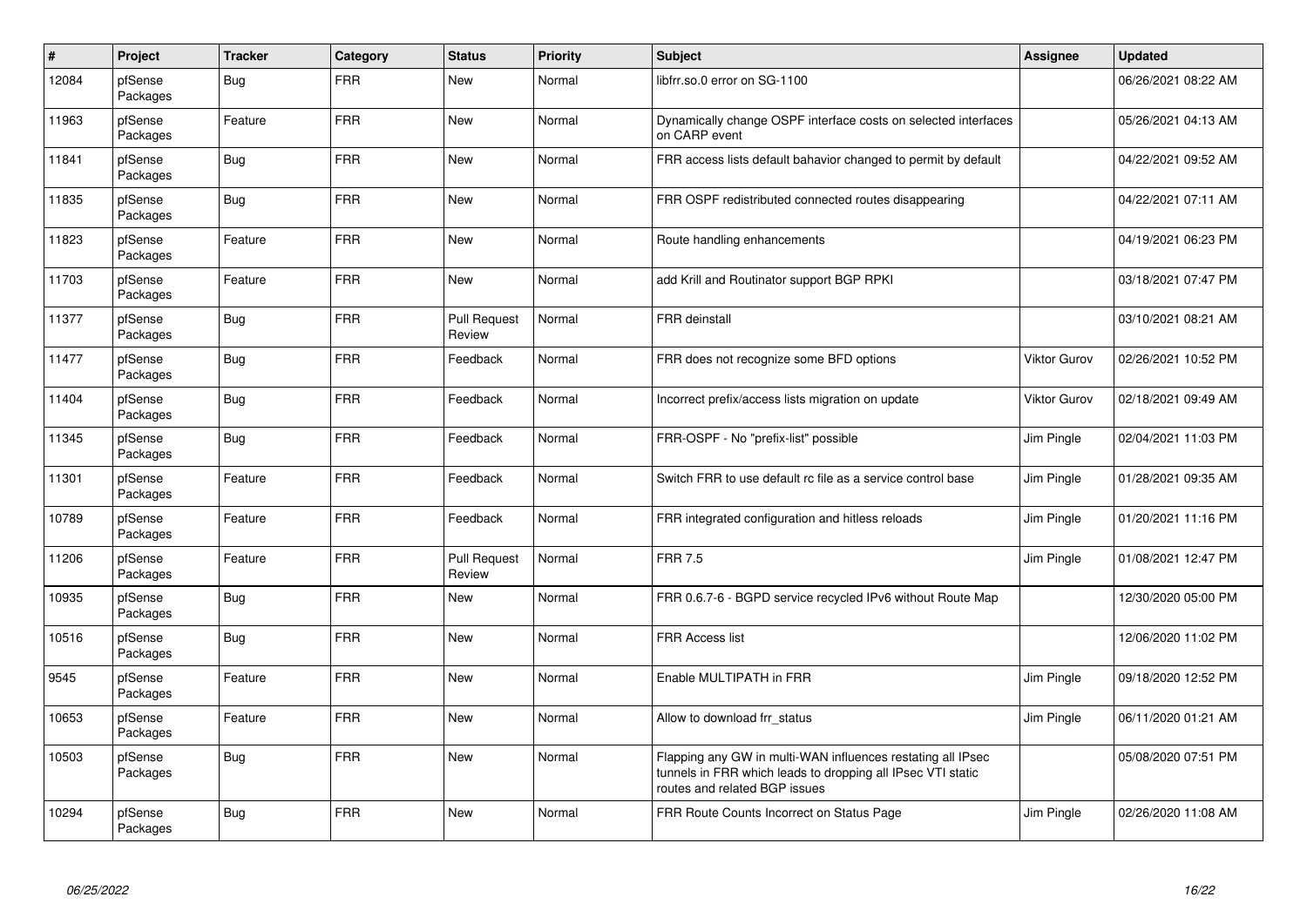| #     | Project             | <b>Tracker</b> | Category              | <b>Status</b>                 | <b>Priority</b> | <b>Subject</b>                                                                                                                                 | Assignee            | <b>Updated</b>      |
|-------|---------------------|----------------|-----------------------|-------------------------------|-----------------|------------------------------------------------------------------------------------------------------------------------------------------------|---------------------|---------------------|
| 13295 | pfSense             | <b>Bug</b>     | Gateway<br>Monitoring | <b>Pull Request</b><br>Review | Normal          | Incorrect function parameters for "get dpinger status()" call in<br>`qwlb.inc`                                                                 |                     | 06/24/2022 07:25 AM |
| 12920 | pfSense             | Bug            | Gateway<br>Monitoring | <b>Pull Request</b><br>Review | Normal          | Gateway behavior differs when the gateway does not exist in<br>config.xml                                                                      | <b>Viktor Gurov</b> | 06/12/2022 01:27 PM |
| 13242 | pfSense             | Feature        | Gateway<br>Monitoring | <b>New</b>                    | Normal          | Enhancements to static route creation/deletion for dpinger<br>monitor IPs                                                                      |                     | 06/03/2022 11:20 AM |
| 13076 | pfSense             | Bug            | Gateway<br>Monitoring | New                           | Normal          | Marking a gateway as down does not affect IPsec entries using<br>gateway groups                                                                |                     | 06/03/2022 10:32 AM |
| 12811 | pfSense             | <b>Bug</b>     | Gateway<br>Monitoring | <b>New</b>                    | Normal          | Services are not restarted when PPP interfaces connect                                                                                         | Jim Pingle          | 05/31/2022 05:34 PM |
| 3132  | pfSense             | Bug            | Gateway<br>Monitoring | In Progress                   | Normal          | Gateway events for IPv6 affect IPv4 services and vice versa                                                                                    | Viktor Gurov        | 05/10/2022 03:10 PM |
| 11960 | pfSense             | <b>Bug</b>     | Gateway<br>Monitoring | Feedback                      | Normal          | Gateway Monitoring Traffic Goes Out Default Gateway                                                                                            |                     | 12/20/2021 05:43 AM |
| 6333  | pfSense             | <b>Bug</b>     | Gateway<br>Monitoring | Confirmed                     | Normal          | Bootup starts/restarts dpinger multiple times                                                                                                  | Luiz Souza          | 11/16/2020 01:11 PM |
| 7671  | pfSense             | Feature        | Gateway<br>Monitoring | <b>New</b>                    | Normal          | Gateway Monitoring Via Custom Script or Telnet.                                                                                                |                     | 09/18/2020 02:59 PM |
| 11570 | pfSense             | Regression     | Gateways              | <b>Pull Request</b><br>Review | Normal          | Gateway monitoring services is not always restarted on interface<br>events, which may prevent a WAN from recovering back to an<br>online state | Viktor Gurov        | 06/22/2022 09:04 PM |
| 12942 | pfSense             | <b>Bug</b>     | Gateways              | <b>New</b>                    | Normal          | Code to kill states for old gateway when reconnecting an<br>interface is incorrect                                                             | Jim Pingle          | 03/22/2022 01:25 PM |
| 12857 | pfSense             | Bug            | Gateways              | <b>New</b>                    | Normal          | Firewall gateway goes away when making changes to Bridge0<br>device                                                                            |                     | 02/27/2022 11:20 AM |
| 12764 | pfSense             | Bug            | Gateways              | New                           | Normal          | VTI gateway status is pending after assigning the VTI interface                                                                                |                     | 02/07/2022 05:41 AM |
| 12077 | pfSense             | Feature        | Gateways              | <b>New</b>                    | Normal          | Allow stick-connections per gateway group                                                                                                      |                     | 06/24/2021 08:45 AM |
| 10875 | pfSense             | Bug            | Gateways              | New                           | Normal          | PPP periodic reset does not fully restore gateway group<br>round-robin functionality                                                           | Luiz Souza          | 11/05/2020 07:44 AM |
| 8343  | pfSense             | Bug            | Gateways              | <b>New</b>                    | Normal          | Gateway Routes (Default Routes) not removed in Kernel when<br>removed from GUI                                                                 |                     | 05/14/2020 01:22 AM |
| 9650  | pfSense             | <b>Bug</b>     | Gateways              | <b>New</b>                    | Normal          | IPv6 connection drops (ir-)regular on Kabelvodafone (German<br>cable ISP)                                                                      |                     | 07/27/2019 07:14 AM |
| 12570 | pfSense Docs        | Correction     | General               | <b>New</b>                    | Normal          | Active appliance list missing 6100                                                                                                             |                     | 12/06/2021 11:41 AM |
| 9370  | pfSense Docs        | Correction     | General               | In Progress                   | Normal          | Update old screenshots                                                                                                                         | Jim Pingle          | 12/03/2021 09:55 AM |
| 10821 | pfSense Docs        | Correction     | General               | <b>New</b>                    | Normal          | Use neutral language alternatives                                                                                                              | Jim Pingle          | 09/23/2020 10:43 AM |
| 10779 | pfSense<br>Packages | Feature        | haproxy               | Feedback                      | Normal          | HAProxy SSL/TLS Compatibility Mode                                                                                                             | <b>Viktor Gurov</b> | 04/22/2022 02:20 AM |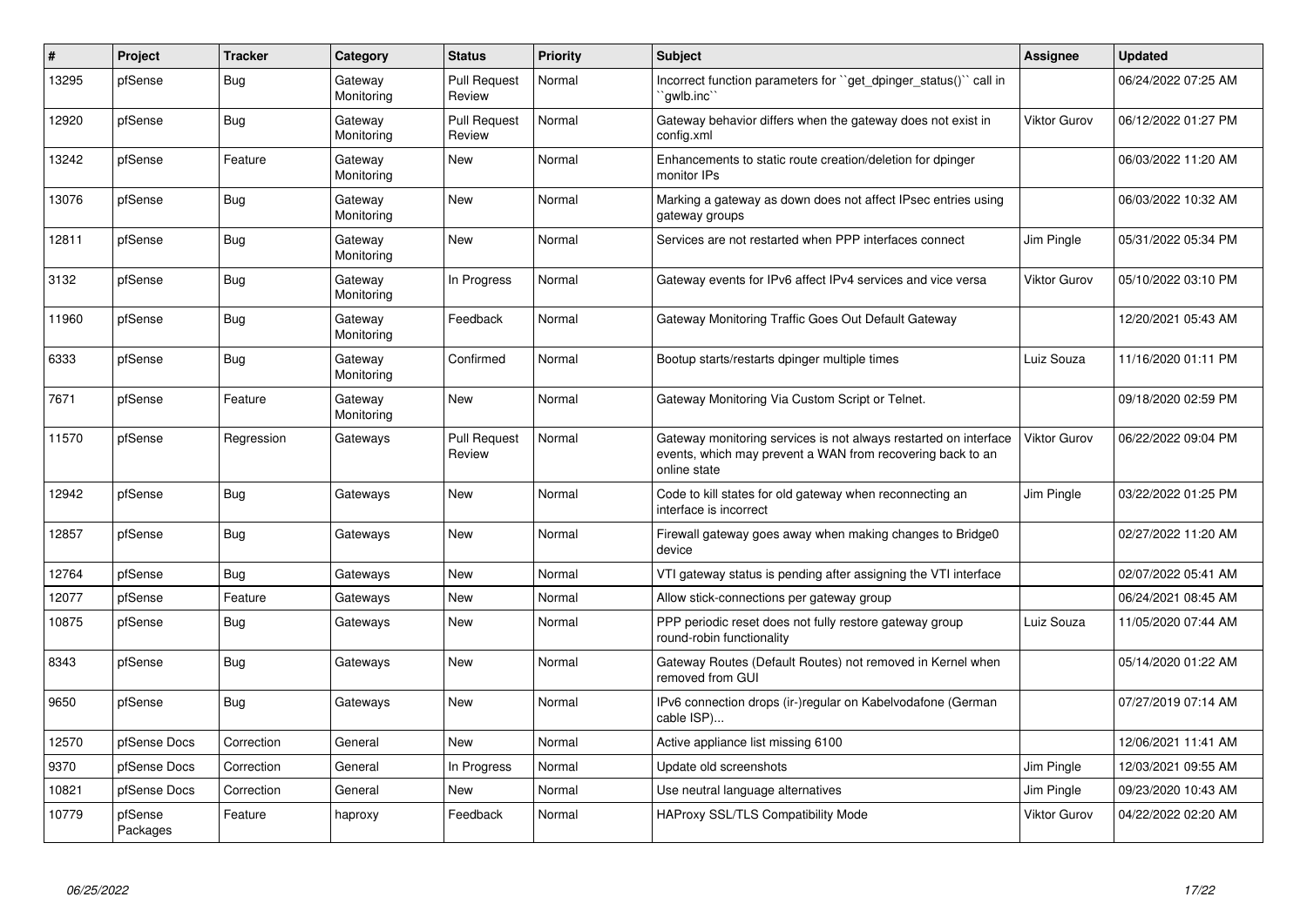| #     | Project             | <b>Tracker</b> | Category | <b>Status</b> | <b>Priority</b> | <b>Subject</b>                                                                                      | <b>Assignee</b>     | <b>Updated</b>      |
|-------|---------------------|----------------|----------|---------------|-----------------|-----------------------------------------------------------------------------------------------------|---------------------|---------------------|
| 10936 | pfSense<br>Packages | Bug            | haproxy  | Feedback      | Normal          | both haproxy/haproxy-devel non-existent option lb-agent-chk                                         |                     | 04/21/2022 12:40 PM |
| 7039  | pfSense<br>Packages | <b>Bug</b>     | haproxy  | Feedback      | Normal          | HAProxy backend configuration does not handle intermediate<br>CAs properly                          |                     | 04/21/2022 12:40 PM |
| 13022 | pfSense<br>Packages | <b>Bug</b>     | haproxy  | Feedback      | Normal          | HAProxy - Sub Frontends ignore Client verification CA<br>certificates                               |                     | 04/06/2022 12:55 PM |
| 11036 | pfSense<br>Packages | <b>Bug</b>     | haproxy  | New           | Normal          | <b>HAproxy ACL</b>                                                                                  |                     | 02/11/2022 11:27 AM |
| 9500  | pfSense<br>Packages | <b>Bug</b>     | haproxy  | <b>New</b>    | Normal          | HAproxy does not delete non-applicable action config                                                |                     | 01/18/2022 06:28 AM |
| 12465 | pfSense<br>Packages | Feature        | haproxy  | <b>New</b>    | Normal          | Add forwardfor advanced usecases                                                                    |                     | 10/16/2021 07:35 PM |
| 12427 | pfSense<br>Packages | Todo           | haproxy  | <b>New</b>    | Normal          | ha-proxy: action order in the GUI is not keeped in the resulting<br>ha-proxy configuration          |                     | 10/06/2021 07:02 AM |
| 10739 | pfSense<br>Packages | Feature        | haproxy  | Feedback      | Normal          | Update HAproxy-devel package to 2.2 and HAproxy to 2.0                                              | <b>Viktor Gurov</b> | 10/03/2021 03:53 PM |
| 11756 | pfSense<br>Packages | <b>Bug</b>     | haproxy  | Feedback      | Normal          | HaProxy does not transfer backend states during reload                                              | Viktor Gurov        | 07/14/2021 01:21 PM |
| 11937 | pfSense<br>Packages | <b>Bug</b>     | haproxy  | Feedback      | Normal          | HAproxy "Use Client-IP" option breaks Captive Portal                                                | Viktor Gurov        | 06/22/2021 08:48 AM |
| 11491 | pfSense<br>Packages | <b>Bug</b>     | haproxy  | Feedback      | Normal          | haproxy-devel v0.62_2 - startup error 'httpchk'                                                     | Viktor Gurov        | 06/22/2021 08:46 AM |
| 7686  | pfSense<br>Packages | Feature        | haproxy  | <b>New</b>    | Normal          | Add option in HAProxy to configure SSL defaults based on the<br>Mozilla SSL Configuration Generator |                     | 08/16/2019 01:09 PM |
| 8982  | pfSense<br>Packages | Feature        | haproxy  | New           | Normal          | HAproxy ACL support for map in configuration UI                                                     |                     | 06/25/2019 01:49 AM |
| 9599  | pfSense<br>Packages | Feature        | haproxy  | <b>New</b>    | Normal          | Support for "peers" in HAproxy                                                                      |                     | 06/25/2019 01:47 AM |
| 6784  | pfSense<br>Packages | <b>Bug</b>     | haproxy  | New           | Normal          | HAProxy version .48 will not use URL Table Alias for front end<br>listener                          |                     | 02/18/2019 05:32 PM |
| 6861  | pfSense<br>Packages | <b>Bug</b>     | haproxy  | <b>New</b>    | Normal          | Ha-Proxy duplicated backend used in place of original backend                                       |                     | 02/18/2019 05:30 PM |
| 9335  | pfSense<br>Packages | <b>Bug</b>     | haproxy  | Feedback      | Normal          | Stored XSS in HAProxy / haproxy_listeners_edit.php                                                  | Jim Pingle          | 02/18/2019 09:35 AM |
| 8232  | pfSense<br>Packages | Feature        | haproxy  | New           | Normal          | different ssl options based on the sni name                                                         |                     | 01/30/2019 10:36 AM |
| 9261  | pfSense<br>Packages | Bug            | haproxy  | New           | Normal          | haproxy GUI failure                                                                                 |                     | 01/08/2019 12:41 PM |
| 9077  | pfSense<br>Packages | Feature        | haproxy  | New           | Normal          | haproxy UI: Add seperator lines                                                                     |                     | 10/29/2018 06:06 AM |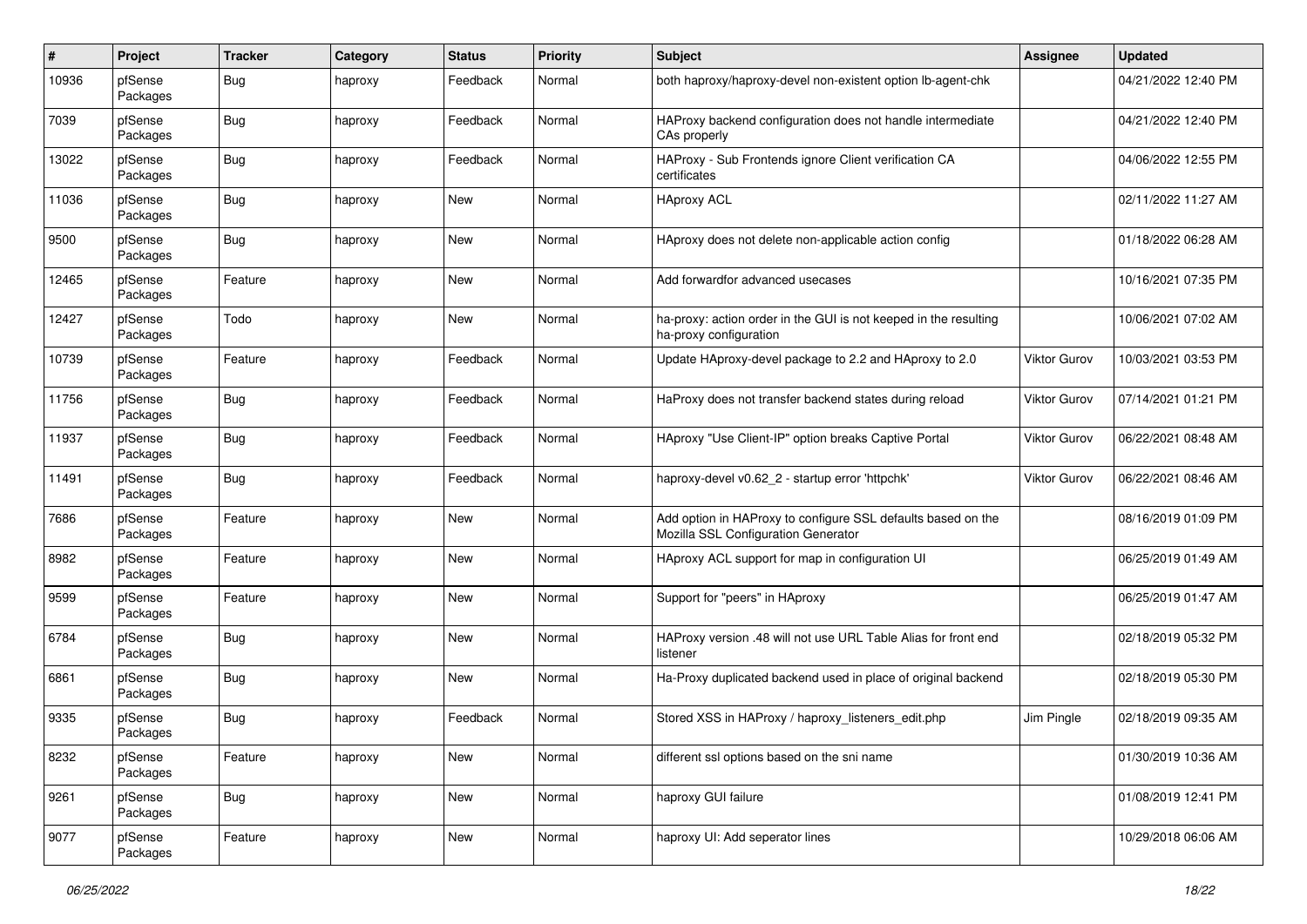| #     | Project             | <b>Tracker</b>     | Category                 | <b>Status</b> | <b>Priority</b> | <b>Subject</b>                                                                                     | Assignee   | <b>Updated</b>      |
|-------|---------------------|--------------------|--------------------------|---------------|-----------------|----------------------------------------------------------------------------------------------------|------------|---------------------|
| 8869  | pfSense<br>Packages | Feature            | haproxy                  | <b>New</b>    | Normal          | HAproxy should use RFC 7919 DH parameter files                                                     |            | 10/17/2018 10:46 AM |
| 8902  | pfSense<br>Packages | Bug                | haproxy                  | New           | Normal          | HAproxy package not use custom DNS for lookup on apply new<br>config                               |            | 09/16/2018 08:16 AM |
| 7462  | pfSense<br>Packages | Bug                | haproxy                  | <b>New</b>    | Normal          | HAproxy not rebinding properly after WAN DHCP IP change                                            |            | 01/11/2018 09:15 AM |
| 8213  | pfSense<br>Packages | Bug                | haproxy                  | <b>New</b>    | Normal          | acl src file not populated from alias                                                              |            | 12/21/2017 02:02 PM |
| 8121  | pfSense<br>Packages | Feature            | haproxy                  | <b>New</b>    | Normal          | haproxy, allow to generate backends even they don't seem to be<br>used                             |            | 11/23/2017 04:04 AM |
| 12597 | pfSense Docs        | <b>New Content</b> | Hardware                 | <b>New</b>    | Normal          | How to reset IPMI settings and password for Netgate appliances                                     |            | 05/07/2022 12:33 PM |
| 12861 | pfSense Docs        | Correction         | Hardware                 | <b>New</b>    | Normal          | pfSense hardware tuning guide references obsolete interface<br>loader variable & buffer limits     |            | 02/23/2022 05:31 PM |
| 12659 | pfSense Docs        | Todo               | Hardware                 | <b>New</b>    | Normal          | Feedback on Hardware - Hardware Tuning and<br>Troubleshooting - Flow Control for ix                |            | 01/16/2022 10:22 AM |
| 12461 | pfSense Docs        | Todo               | Hardware                 | <b>New</b>    | Normal          | Improve macOS Serial Command Instructions                                                          |            | 10/15/2021 03:47 PM |
| 12237 | pfSense Docs        | Todo               | Hardware                 | <b>New</b>    | Normal          | Feedback on Hardware - Hardware Tuning and<br>Troubleshooting                                      |            | 08/10/2021 03:13 AM |
| 13003 | pfSense             | Bug                | Hardware / Drivers       | New           | Normal          | Malicious Driver Detection event on ixl driver                                                     |            | 06/23/2022 01:31 AM |
| 13206 | pfSense Plus        | Bug                | Hardware / Drivers       | <b>New</b>    | Normal          | SG-3100 LED GPIO hangs                                                                             |            | 06/11/2022 07:01 PM |
| 12821 | pfSense             | Regression         | Hardware / Drivers       | Confirmed     | Normal          | Intel e1000 driver (em & igb) cannot pass VLAN0 tagged packets                                     |            | 06/05/2022 08:23 AM |
| 12534 | pfSense Plus        | Feature            | Hardware / Drivers       | <b>New</b>    | Normal          | Generate a ISO Image for Remote Restore of pfSense Plus on<br>the XG-1537 and 1541 units with IPMI |            | 05/30/2022 10:28 AM |
| 11732 | pfSense Plus        | Feature            | Hardware / Drivers       | New           | Normal          | Add VXLAN Support to pfSense Plus                                                                  |            | 03/15/2022 02:35 AM |
| 12300 | pfSense             | Feature            | Hardware / Drivers       | <b>New</b>    | Normal          | Add Aquantia Atlantic driver to pfsense                                                            |            | 09/14/2021 06:49 AM |
| 11876 | pfSense             | Feature            | Hardware / Drivers       | New           | Normal          | OpenSSL does not use QAT acceleration on pfSense Plus<br>21.02-RELEASE-p1 or 21.05-DEVELOPMENT     |            | 05/03/2021 08:02 AM |
| 11770 | pfSense Plus        | Bug                | Hardware / Drivers       | New           | Normal          | Pantech UML295 USB Modem No Longer Functional                                                      |            | 04/01/2021 11:28 AM |
| 11731 | pfSense             | Bug                | Hardware / Drivers       | New           | Normal          | Missing support for Realtek USB NICs                                                               |            | 03/30/2021 04:32 AM |
| 10805 | pfSense             | Feature            | Hardware / Drivers       | <b>New</b>    | Normal          | Intel QAT (QuickAssist) encryption support for PfSense                                             |            | 07/31/2020 03:13 PM |
| 10584 | pfSense             | Bug                | Hardware / Drivers       | New           | Normal          | SG-3100 with M.2: shutdown instead of reboot                                                       |            | 07/21/2020 03:08 AM |
| 10621 | pfSense             | Feature            | Hardware / Drivers       | Feedback      | Normal          | Update system.inc/system_identify_specific_platform() update to<br>accommodate AWS, Azure and GCP  |            | 06/02/2020 03:16 PM |
| 10577 | pfSense             | Bug                | Hardware / Drivers       | Feedback      | Normal          | intel x553 (c3000 chipset) loading x520 driver                                                     |            | 05/28/2020 03:59 AM |
| 8324  | pfSense             | Bug                | Hardware / Drivers       | New           | Normal          | bxe cards require promisc for OSPF                                                                 | Luiz Souza | 05/25/2020 03:19 PM |
| 9800  | pfSense             | Feature            | Hardware / Drivers   New |               | Normal          | Add toggle for net.isr.dispatch=deferred in GUI                                                    |            | 09/29/2019 06:18 AM |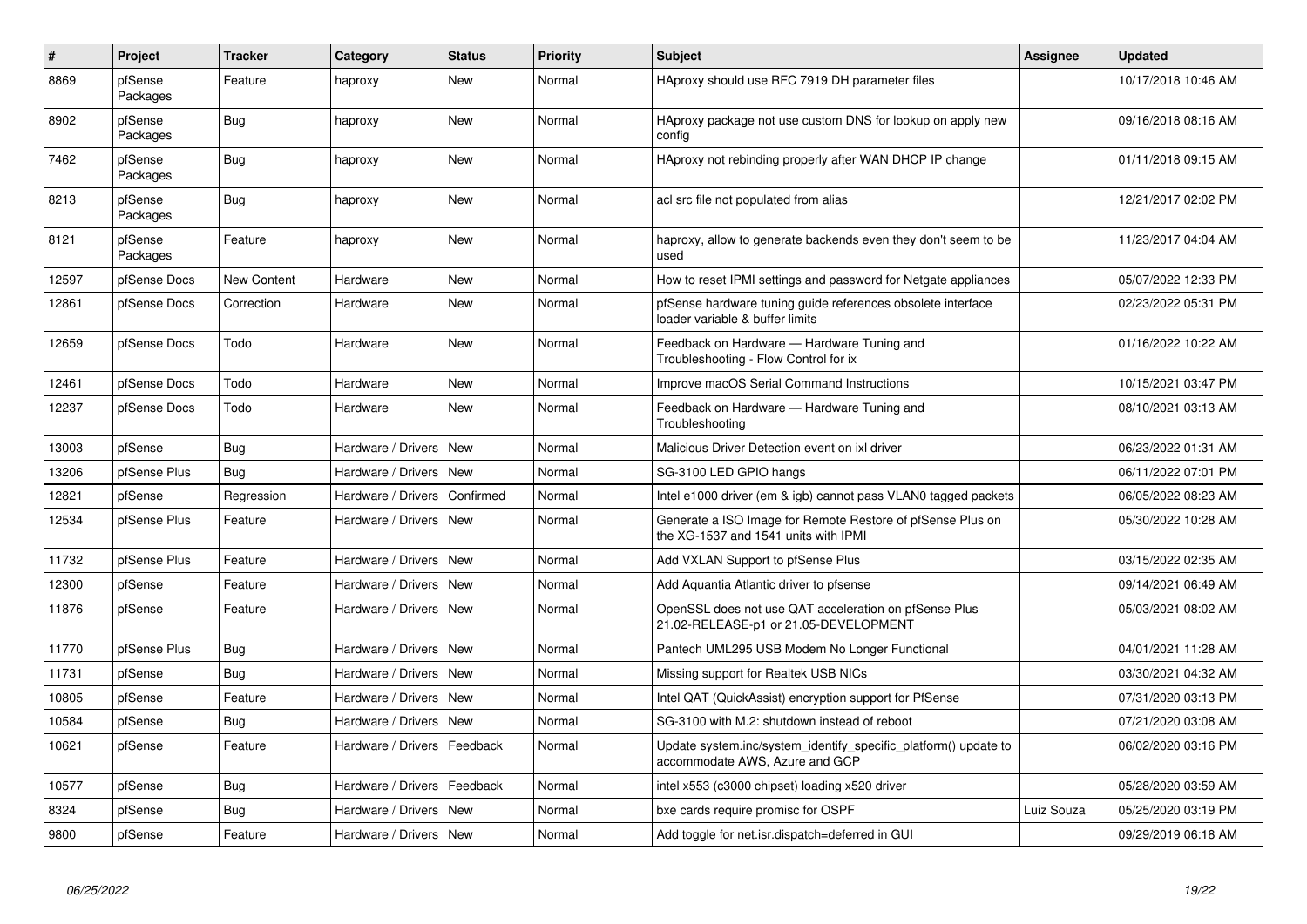| #     | Project      | <b>Tracker</b> | Category                   | <b>Status</b> | Priority | <b>Subject</b>                                                                               | Assignee      | <b>Updated</b>      |
|-------|--------------|----------------|----------------------------|---------------|----------|----------------------------------------------------------------------------------------------|---------------|---------------------|
| 8309  | pfSense      | Feature        | Hardware / Drivers         | <b>New</b>    | Normal   | Include apuled driver to add support for LEDs on PC Engines<br><b>APU</b> boards             | Darryn Storm  | 08/20/2019 08:47 AM |
| 7212  | pfSense      | Feature        | Hardware / Drivers         | New           | Normal   | Provide Driver for SG-1000 Crypto Accelerator                                                | Luiz Souza    | 08/20/2019 08:46 AM |
| 6574  | pfSense      | Feature        | Hardware / Drivers         | <b>New</b>    | Normal   | Support USB RNDIS network interfaces                                                         |               | 08/20/2019 08:46 AM |
| 7720  | pfSense      | Feature        | Hardware / Drivers         | <b>New</b>    | Normal   | Add general watchdog kernel modules (like ichwd) and<br>watchdogd support in the GUI.        |               | 08/19/2019 01:20 PM |
| 9094  | pfSense      | <b>Bug</b>     | Hardware / Drivers         | Assigned      | Normal   | MBT console settings are not forced to video console                                         |               | 11/07/2018 10:23 AM |
| 12411 | pfSense Docs | Todo           | High Availability          | New           | Normal   | Feedback on High Availability - pfSense XML-RPC Config Sync<br>Overview                      |               | 09/29/2021 10:39 AM |
| 11739 | pfSense Docs | New Content    | <b>High Availability</b>   | <b>New</b>    | Normal   | Manual Outbound NAT rules in HA setup                                                        |               | 07/09/2021 08:26 AM |
| 11714 | pfSense Docs | New Content    | <b>High Availability</b>   | <b>New</b>    | Normal   | Feedback on Troubleshooting - Troubleshooting High<br><b>Availability DHCP Failover</b>      |               | 03/21/2021 05:58 PM |
| 13277 | pfSense      | Bug            | <b>IGMP Proxy</b>          | <b>New</b>    | Normal   | IGMP Proxy webConfigurator Page Always Produces Error                                        |               | 06/16/2022 07:50 PM |
| 13276 | pfSense      | <b>Bug</b>     | <b>IGMP Proxy</b>          | <b>New</b>    | Normal   | IGMP Proxy Error Message for Logging Links to System Log<br>Instead of Routing Log           |               | 06/16/2022 07:48 PM |
| 12079 | pfSense      | Bug            | <b>IGMP Proxy</b>          | New           | Normal   | IGMPProxy: kernel panic, Sleeping thread owns a non-sleepable<br>lock                        | Mateusz Guzik | 05/10/2022 03:14 PM |
| 11954 | pfSense      | Feature        | <b>IGMP Proxy</b>          | <b>New</b>    | Normal   | <b>Multicast limits</b>                                                                      |               | 05/25/2021 12:36 AM |
| 11953 | pfSense      | <b>Bug</b>     | <b>IGMP Proxy</b>          | New           | Normal   | XG-1541 crashes when igmpproxy is enabled and network<br>interfaces status change            |               | 05/24/2021 04:55 PM |
| 10150 | pfSense      | Bug            | <b>IGMP Proxy</b>          | <b>New</b>    | Normal   | IGMP Proxy does not scale to hundreds of streams                                             |               | 01/03/2020 02:56 AM |
| 9338  | pfSense      | Bug            | <b>IGMP Proxy</b>          | <b>New</b>    | Normal   | igmpproxy ignoring downstream vlan interface                                                 |               | 02/22/2019 03:48 AM |
| 8711  | pfSense      | Bug            | <b>IGMP Proxy</b>          | <b>New</b>    | Normal   | igmpproxy with PPPoE Interfaces                                                              |               | 07/28/2018 09:21 AM |
| 3382  | pfSense      | <b>Bug</b>     | <b>IGMP Proxy</b>          | New           | Normal   | IGMPPROXY fails with more than 32 interfaces                                                 |               | 07/12/2016 11:01 PM |
| 3862  | pfSense      | Feature        | <b>IGMP Proxy</b>          | <b>New</b>    | Normal   | Allow configuration of IGMP proxy's 'quickleave' parameter from<br>the web interface         |               | 04/05/2016 03:24 AM |
| 13108 | pfSense Docs | Todo           | Installation /<br>Upgrades | <b>New</b>    | Normal   | ZFS filesystem implications                                                                  | Jim Pingle    | 04/27/2022 03:18 PM |
| 12974 | pfSense Plus | Bug            | Installer                  | <b>New</b>    | Normal   | Typing anything into 1100/2100 recovery installer causes<br>process to stop                  |               | 06/05/2022 04:10 PM |
| 12960 | pfSense      | Bug            | Installer                  | New           | Normal   | VGA installer image defaults to serial console, serial console is<br>default in GUI settings |               | 05/10/2022 03:19 PM |
| 12367 | pfSense      | Todo           | Installer                  | <b>New</b>    | Normal   | ZFS: Do not show memstick disk on target list                                                |               | 09/13/2021 07:37 AM |
| 11363 | pfSense      | Bug            | Installer                  | <b>New</b>    | Normal   | Clean Install 2.5.0 fails due to hardware incompability                                      |               | 02/04/2021 11:06 AM |
| 6457  | pfSense      | Feature        | Installer                  | <b>New</b>    | Normal   | Allow ability to configure AWS EC2 AMI via userdata                                          |               | 09/21/2020 02:54 PM |
| 7541  | pfSense      | Feature        | Installer                  | New           | Normal   | ZFS Install, add hot spare option                                                            |               | 08/14/2019 09:32 AM |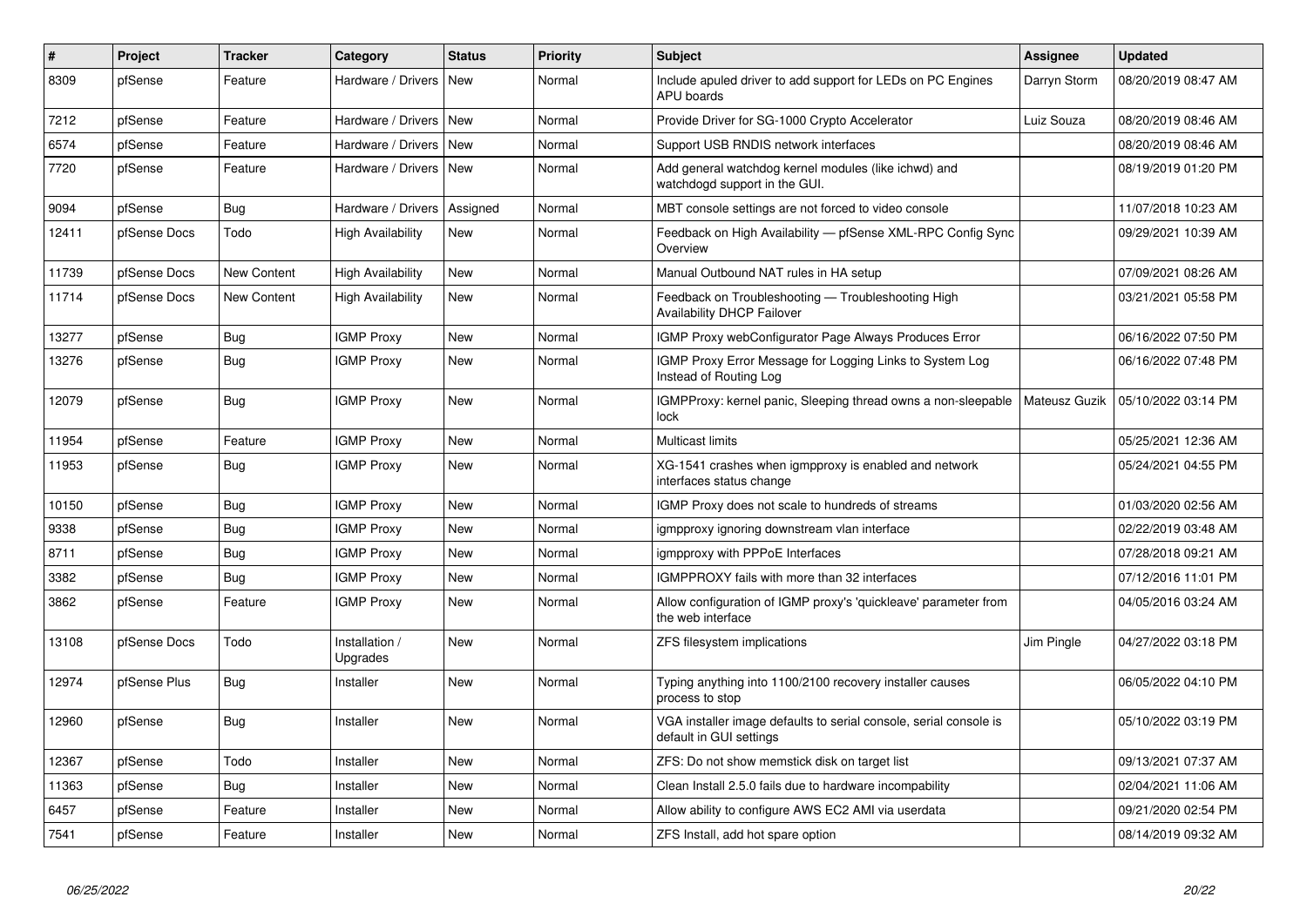| #     | Project | <b>Tracker</b> | Category   | <b>Status</b>                 | Priority | <b>Subject</b>                                                                                                          | <b>Assignee</b>     | <b>Updated</b>      |
|-------|---------|----------------|------------|-------------------------------|----------|-------------------------------------------------------------------------------------------------------------------------|---------------------|---------------------|
| 8401  | pfSense | <b>Bug</b>     | Installer  | New                           | Normal   | Issues related to keys representing alphabetic characters<br>specific to Scandinavian languages and to some other keys. |                     | 03/30/2018 11:06 AM |
| 11545 | pfSense | Regression     | Interfaces | Feedback                      | Normal   | Primary interface address is not always used when VIPs are<br>present                                                   | Reid<br>Linnemann   | 06/24/2022 10:25 AM |
| 13279 | pfSense | Bug            | Interfaces | <b>New</b>                    | Normal   | DHCP config override affects Gateway installation.                                                                      |                     | 06/17/2022 07:25 AM |
| 8173  | pfSense | Feature        | Interfaces | New                           | Normal   | dhcp6c - RAW Options                                                                                                    |                     | 05/29/2022 05:34 PM |
| 13228 | pfSense | Bug            | Interfaces | New                           | Normal   | Recovering interface gateway may not be added back into<br>gateway groups and rules when expected                       | Jim Pingle          | 05/28/2022 01:14 PM |
| 13225 | pfSense | <b>Bug</b>     | Interfaces | <b>New</b>                    | Normal   | Bridges with QinQ interfaces not properly set up at boot                                                                | Viktor Gurov        | 05/27/2022 08:19 AM |
| 13218 | pfSense | <b>Bug</b>     | Interfaces | <b>Pull Request</b><br>Review | Normal   | GIF-based interface MTU is assigned to parent interface on boot<br>when parent interface is a LAGG                      | Viktor Gurov        | 05/27/2022 05:25 AM |
| 11091 | pfSense | Bug            | Interfaces | New                           | Normal   | Interfaces set as disabled in the configuration have an UP status<br>in the operating system at boot                    | <b>Viktor Gurov</b> | 05/10/2022 03:12 PM |
| 9384  | pfSense | Bug            | Interfaces | Confirmed                     | Normal   | devd putting "\$" before variable contents when using single<br>quotes                                                  |                     | 04/21/2022 12:39 PM |
| 6823  | pfSense | Bug            | Interfaces | <b>New</b>                    | Normal   | No connectivity after changing link state to UP                                                                         |                     | 04/21/2022 12:39 PM |
| 1337  | pfSense | Feature        | Interfaces | Assigned                      | Normal   | VLANs with different MAC address than parent interface                                                                  |                     | 04/21/2022 12:39 PM |
| 12926 | pfSense | Bug            | Interfaces | Feedback                      | Normal   | Changing LAGG type on CARP interfaces makes VIPs go to an<br>"init" State                                               |                     | 03/10/2022 10:52 AM |
| 8882  | pfSense | <b>Bug</b>     | Interfaces | Incomplete                    | Normal   | Interface assignments lost on reboot                                                                                    |                     | 02/17/2022 02:24 PM |
| 12679 | pfSense | Feature        | Interfaces | New                           | Normal   | Remind user to update DHCPv6 range when changing interface<br>IPv6 prefix                                               |                     | 01/12/2022 07:36 AM |
| 7626  | pfSense | Feature        | Interfaces | <b>New</b>                    | Normal   | Add IPoE support for WAN                                                                                                |                     | 01/01/2022 12:31 AM |
| 8113  | pfSense | Bug            | Interfaces | <b>New</b>                    | Normal   | MTU setting on bridge, openvpn clients ignored                                                                          |                     | 12/31/2021 05:55 PM |
| 6289  | pfSense | Bug            | Interfaces | New                           | Normal   | IPv6 address not given to track6 interfaces on create                                                                   |                     | 12/30/2021 04:17 AM |
| 11872 | pfSense | <b>Bug</b>     | Interfaces | <b>New</b>                    | Normal   | gif interfaces reporting incorrect traffic counters                                                                     |                     | 12/30/2021 04:00 AM |
| 12504 | pfSense | Bug            | Interfaces | New                           | Normal   | BCM57412 NetXtreme-E 10Gb RDMA Ethernet controller issue                                                                |                     | 11/05/2021 04:51 AM |
| 11430 | pfSense | <b>Bug</b>     | Interfaces | <b>New</b>                    | Normal   | PHP console spam after Assigning Interfaces                                                                             |                     | 10/09/2021 10:37 AM |
| 12176 | pfSense | Todo           | Interfaces | <b>Pull Request</b><br>Review | Normal   | Hide WireGuard interfaces on appropriate pages                                                                          |                     | 08/11/2021 12:52 AM |
| 8815  | pfSense | Bug            | Interfaces | New                           | Normal   | IP addresses are removed from interfaces when link is lost and<br>either IPv4 or IPv6 is dynamic                        | Luiz Souza          | 07/21/2021 07:49 AM |
| 8520  | pfSense | Feature        | Interfaces | New                           | Normal   | Option to auto-renew DHCP on interface with an offline gateway<br>or marked as down                                     |                     | 07/20/2021 11:00 AM |
| 11870 | pfSense | Regression     | Interfaces | New                           | Normal   | Setting MTU on VLAN does not set MTU on parent interface in<br>2.5.1                                                    |                     | 05/02/2021 05:48 AM |
| 11657 | pfSense | Bug            | Interfaces | New                           | Normal   | netmap_ring_reinit error                                                                                                |                     | 03/18/2021 10:32 PM |